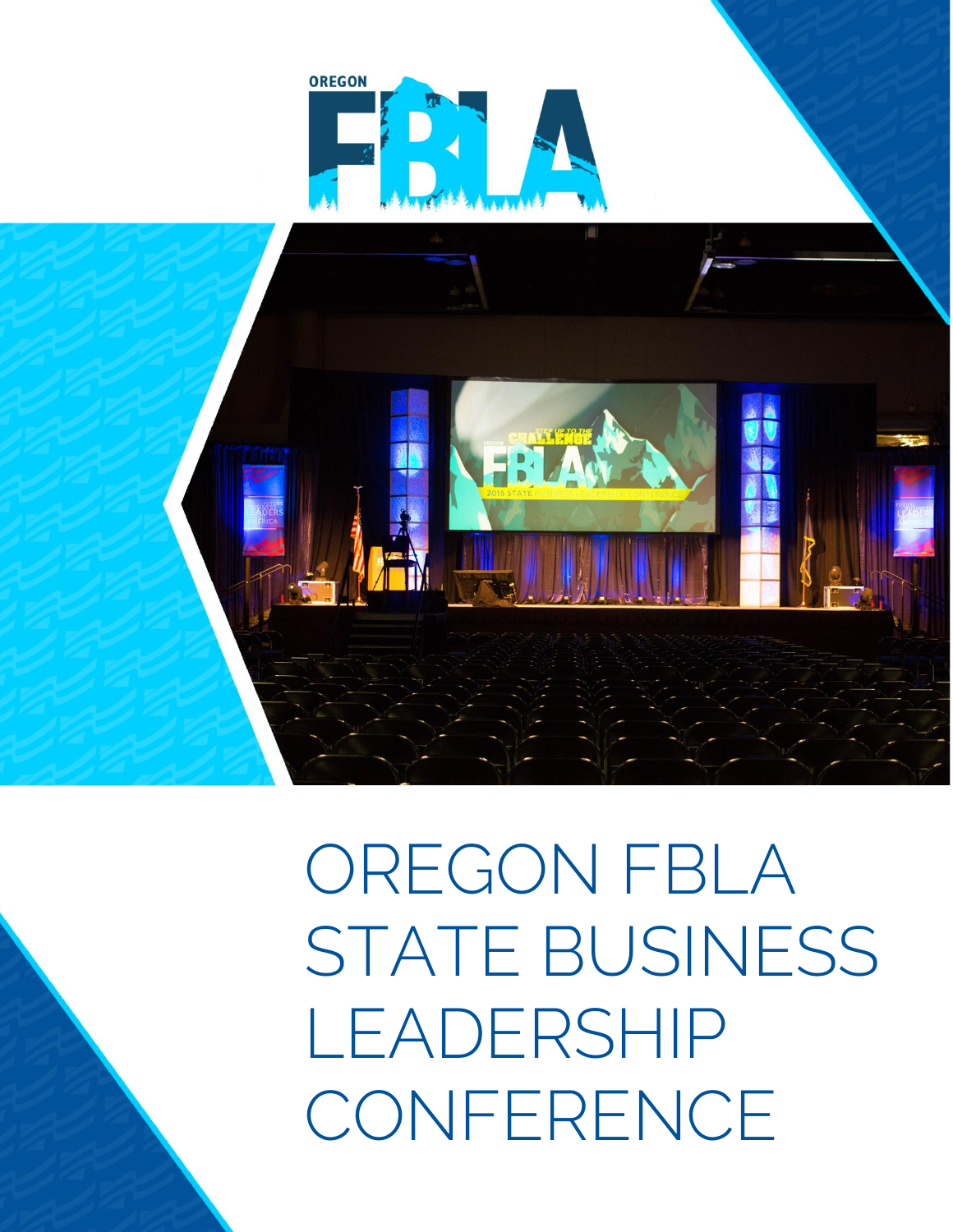# **Oregon Future Business Leaders of America State Business Leadership Conference 2022 Registration and Information Guide**

# **Table of Contents**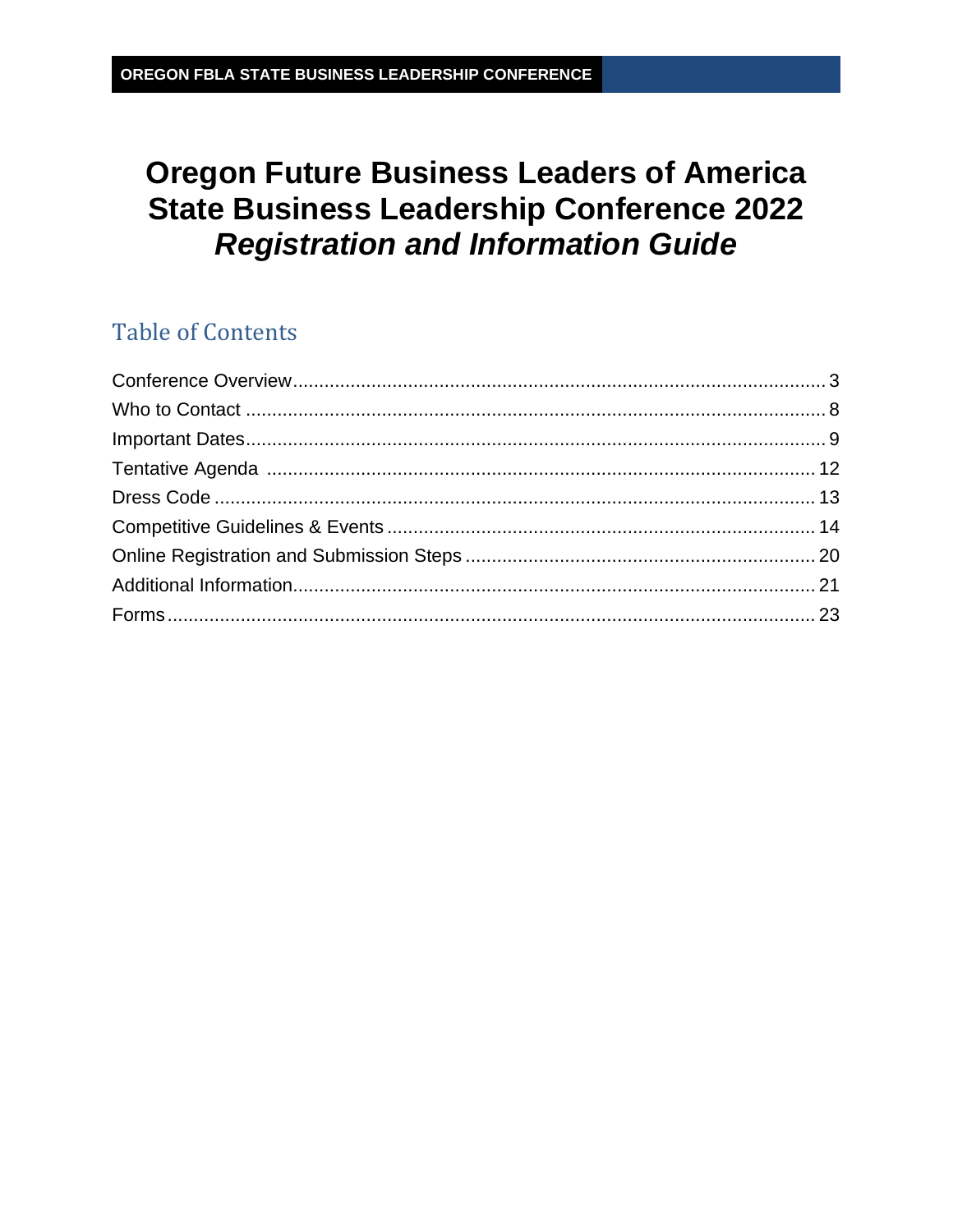# <span id="page-2-0"></span>**Conference Overview**

Oregon Future Business Leaders of America is excited to invite your FBLA chapter to the **Annual Oregon FBLA State Business Leadership Conference, April 7-9, 2022** in **Portland, Oregon**. During the SBLC, Oregon's finest middle school and high school members will have the opportunity to:

- Test business knowledge and career skills in competitive events
- Compete to advance to the National Leadership Conference in Chicago, Illinois
- Celebrate years of FBLA history, success, and excellence
- Earn recognition and attend stimulating leadership sessions
- Campaign for State Office and elect their State Leaders
- Participate in fun entertainment and activities
- Network with members, advisers, business and community leaders at the eXpo
- Enjoy spectacular and inspiring general sessions
- Earn honors and scholarships as one of the best in education

### **Location**

Oregon FBLA is privileged to celebrate the capstone of the FBLA experience in Portland! In addition to the incredible opportunities in competition and leadership development, FBLA members will enjoy the following amenities in the Lloyd Center District with easy access to the MAX Light Rail and all of the activities, entertainment, and excitement offered by the city.

The main locations for the conference include:

- **Oregon Convention Center** *777 NE Martin Luther King Jr. Blvd, Portland, OR 97232*
- **DoubleTree by Hilton Hotel Portland** *1000 NE Multnomah St., Portland, OR 97232*
- **Hyatt Regency Portland at the Oregon Convention Center** *375 NE Holladay St. Portland, OR 97232*

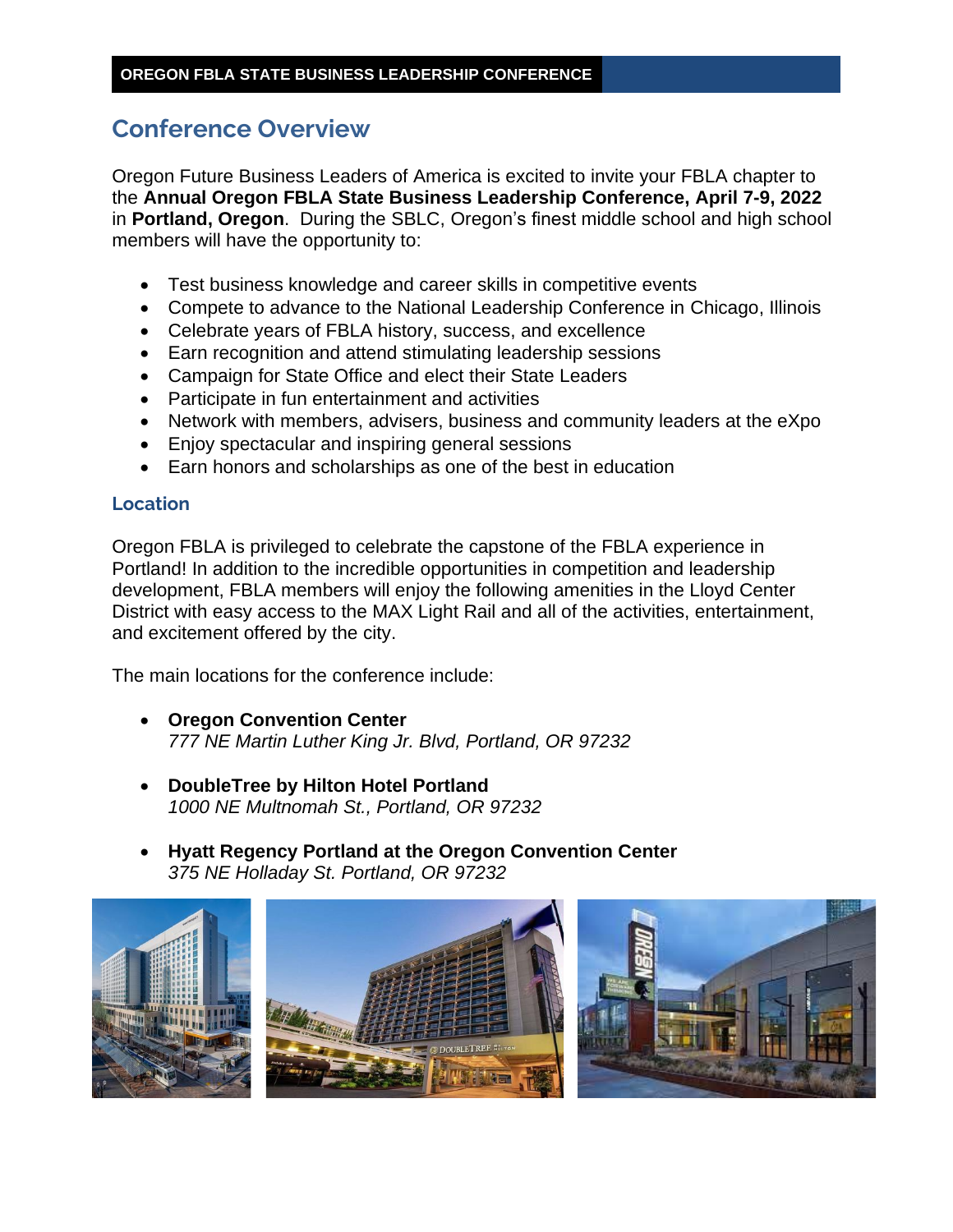## **Conference Fee Schedule**

### **Conference fees are as follows:**

- \$145 | Member Registration Rate
- \$145 | Advisers, Parents, and Chaperones
- Additional \$25 | Late Fee (per registration)
- Additional \$5 | Change Fee (per change)

### **The final deadline for conference registration is March 1, 2022, at 5:00 p.m.**

IMPORTANT NOTE: The system allows you to view registrations and competitions in multiple ways while the registration window is open. You can make changes at any time during this period.

## **After the registration window closes, changes must be requested by emailing [hello@oregonfbla.org.](mailto:hello@oregonfbla.org)**

- For any late entries, there is a \$25 fee for each late entry. The late fee must be paid prior to SBLC for the student to compete. Late entries will only be accepted until March 15.
- For any changes, there is a change fee of \$5 per change. Changes will be allowed up until March 31.

## **Registration Tips!**

- Avoid Common Registration Frustrations! Read this registration packet in detail! Assign it for extra credit to chapter officers to ensure that multiple members of your chapter are familiar with SBLC requirements and procedures.
- Refer to the National Competitive Events Guide for rating sheets, topics, and other information.
- Make registration checks payable to: Oregon FBLA Credit card payment option will be available after the registration deadline when final invoices are sent out.
- Carefully review FBLA-PBL Dress Code Policy and Code of Conduct standards with your students before you arrive for the SBLC disqualifications or losing of points.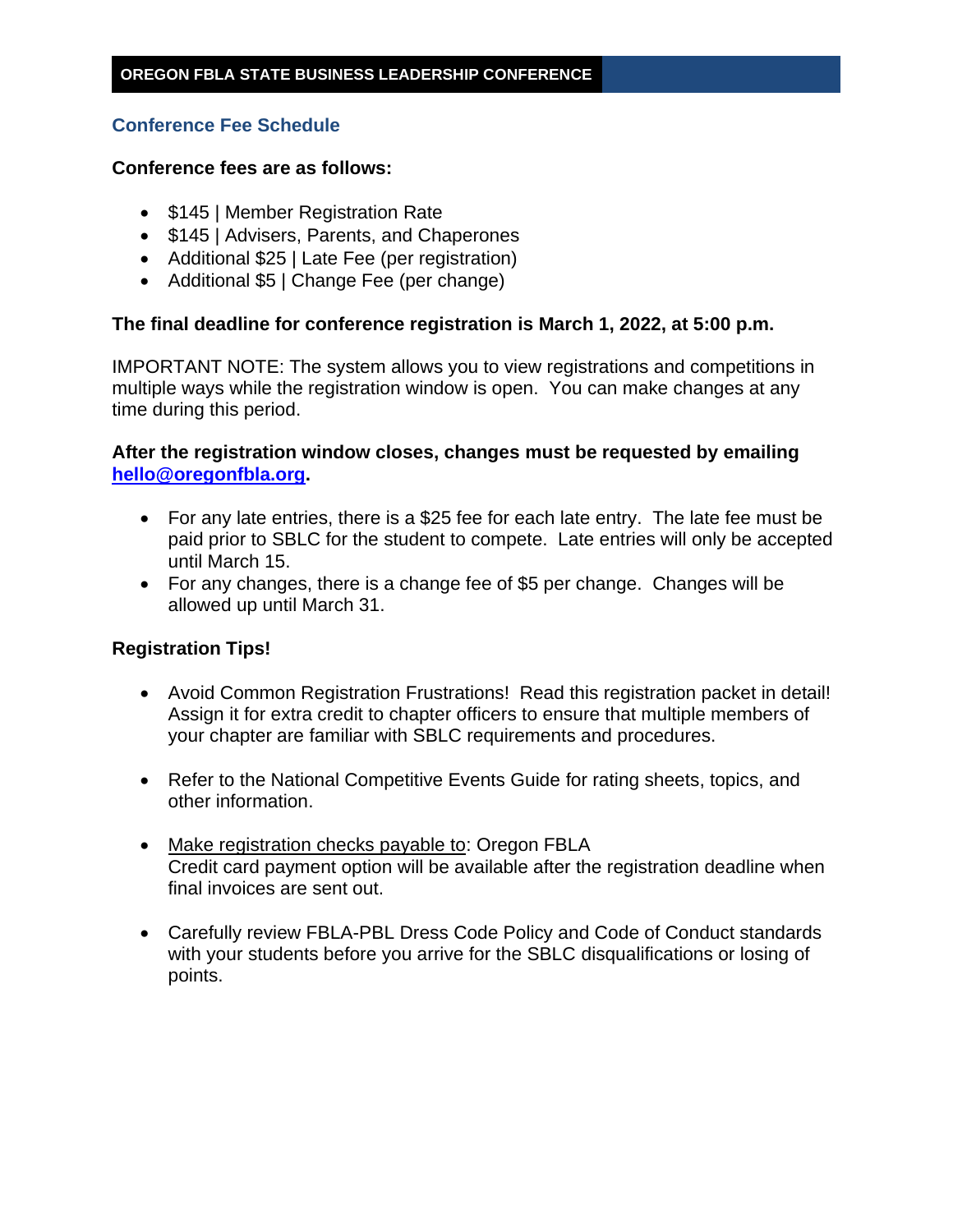# **Important: COVID-19 Protocols**

Oregon FBLA monitors all regulations set by the Center for Disease Control, State of Oregon, Oregon Department of Education, Oregon Health Authority, Multnomah County, City of Portland, and Oregon FBLA SBLC venues.

At this time, the following regulations are applicable to Oregon FBLA for this event:

- [Oregon Convention Center regulations for COVID-19 Safety Measures \(Proof of](https://www.oregoncc.org/en/venue-2020-coronavirus-covid-19-faq)  [Vaccination Status or Negative COVID test\)](https://www.oregoncc.org/en/venue-2020-coronavirus-covid-19-faq)
- Oregon Health Authority directive for required indoor masking when not actively [eating, drinking, or performing](https://secure.sos.state.or.us/oard/viewSingleRule.action?ruleVrsnRsn=283859)
- Oregon FBLA COVID-19 Safety Measures (See on next page)

Each of these directives have implications on our conference. As of the current moment in time, the impacts of each are outlined below, and detailed out as to how they impact our attendees, our venues, our volunteers, and our contractors.

More information will be released at a later date regarding collection of documentation for Oregon FBLA's records.

## **Oregon Convention Center Regulation**

**Proof of full vaccination or a negative COVID-19 PCR or Rapid test result within 72 hours of the first day of an event for people 5 years of age or older** 

*NOTE: Home tests are not acceptable as the results need to be verified by a medical provider. Telehealth home tests and tests conducted with a school nurse are acceptable as they confirm a patient's identity, the name of the laboratory or healthcare entity, the type of test, and the specimen collection date.* 

Documentation produced by a medical provider must be provided to Oregon FBLA. Oregon FBLA will accept the following forms of documentation to meet this regulation:

- School Nurse Report As a medical provider, a school nurse can provide a report for each registered attendee (students and adults) verifying for each attendee's proof of full vaccination or negative COVID-19 PCR or Rapid test results within 72 hours of the start of Opening Session (72 hours = Starting Monday, April 4 @ 8 p.m.)
- Documentation direct from attendees Attendees will have the options to upload copies of vaccination cards or negative COVID test reports.

Under these regulations, all in attendance at the conference general sessions in the convention center (including students, advisers, chaperones, staff, volunteers, contractors) must adhere to this regulation.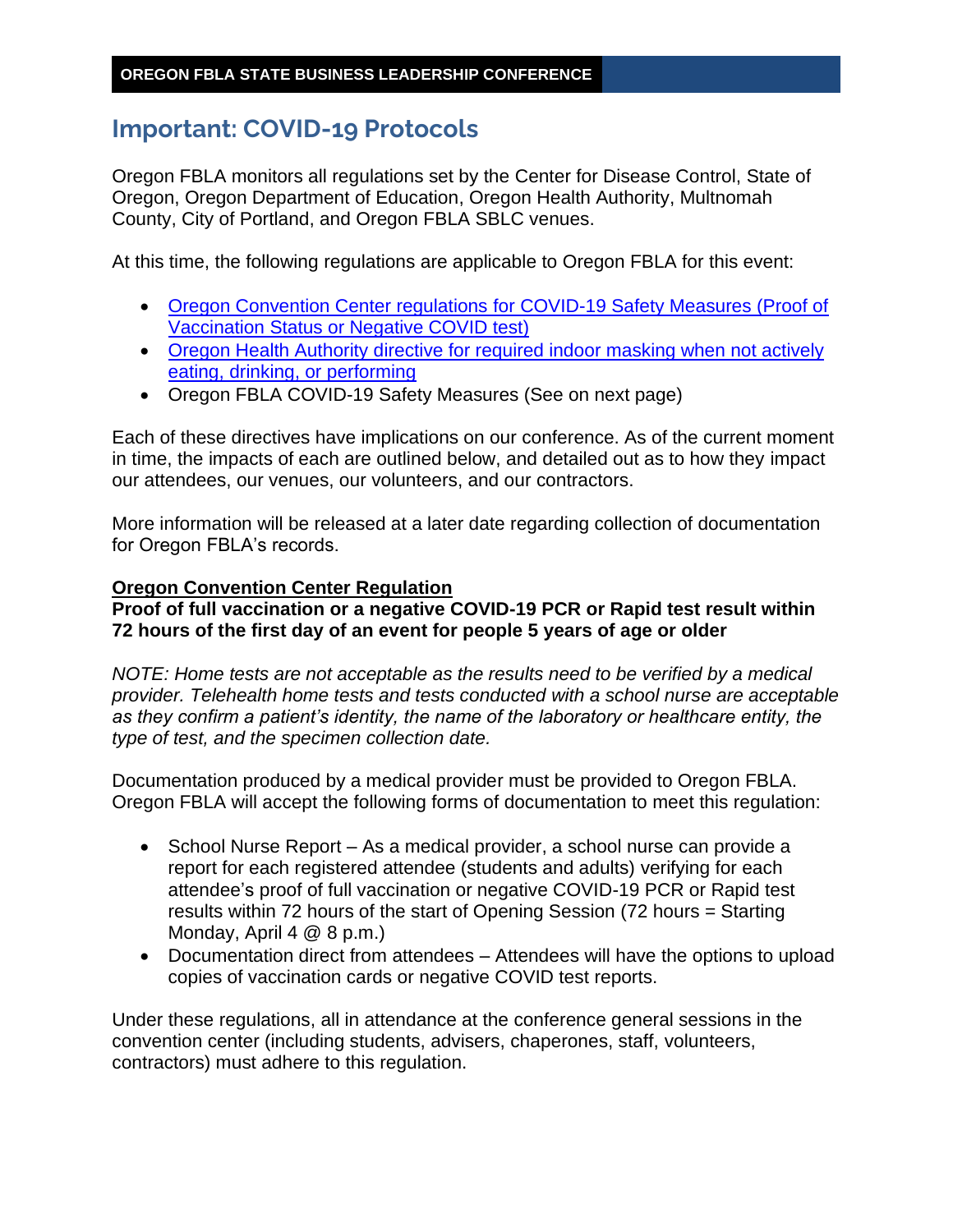### **Oregon Health Authority Regulation**

## **Masking required in indoor spaces for all conference attendees (including students, advisers, chaperones, staff, volunteers, and contractors)**

COVID-19 infection is transmitted predominately by inhalation of respiratory droplets generated when people cough, sneeze, sing, talk, or breathe. Studies show that masks and face coverings block the release of respiratory droplets into the environment and can also reduce the wearer's exposure to droplets. COVID-19 viral particles spread between people more readily indoors and when people are closer together for longer periods of time indoors. This rule is necessary to help control COVID-19, reduce hospitalizations and deaths, and provide general health protection to people in Oregon.

## **Oregon FBLA COVID-19 Safety Measures**

## **A signed COVID-19 Acknowledgement form required from all conference attendees (including students, advisers, chaperones, staff, volunteers, and contractors)**

There is no higher priority of Oregon FBLA than the health, safety, and well-being and of our members, staff, volunteers and community partners. As we closely monitor the COVID-19 pandemic, we continue to make decisions with this in mind. As part of the Oregon FBLA community, we all have a responsibility to help protect each other.

According to the CDC, COVID-19 is primarily spread from person to person through respiratory droplets produced when coughing, sneezing or heavy breathing. Transmission is slowed by wearing a cloth face covering and/or maintaining a distance of at least 3 feet (or the current recommended distance per the CDC) between people. In compliance with current CDC recommendations, local mandates and/or statewide protocol, all attendees of in person activities, meetings, conferences, gatherings and competitions sponsored by Oregon FBLA or when representing Oregon FBLA at public or school-based activities are asked to adhere to the following recommended guidelines:

- Seek medical attention, self-isolate and do not attend events if you are experiencing any of the following COVID-19 symptoms:
	- $\circ$  Fever (defined as a temperature greater than 100.4)
	- o Shortness of breath or difficulty breathing
	- o Fatigue
	- o New loss of taste or smell
	- o Chills, muscle pain or sore throat
	- o Headache
	- o New or worsened cough
	- o Nausea, vomiting diarrhea
	- o Runny nose or congestion
- Wear a recommended CDC face covering at all times when in public areas.
- Be mindful of social distancing. Maintain a space of 3 feet (or the current recommended distance per the CDC) between yourself and others if able.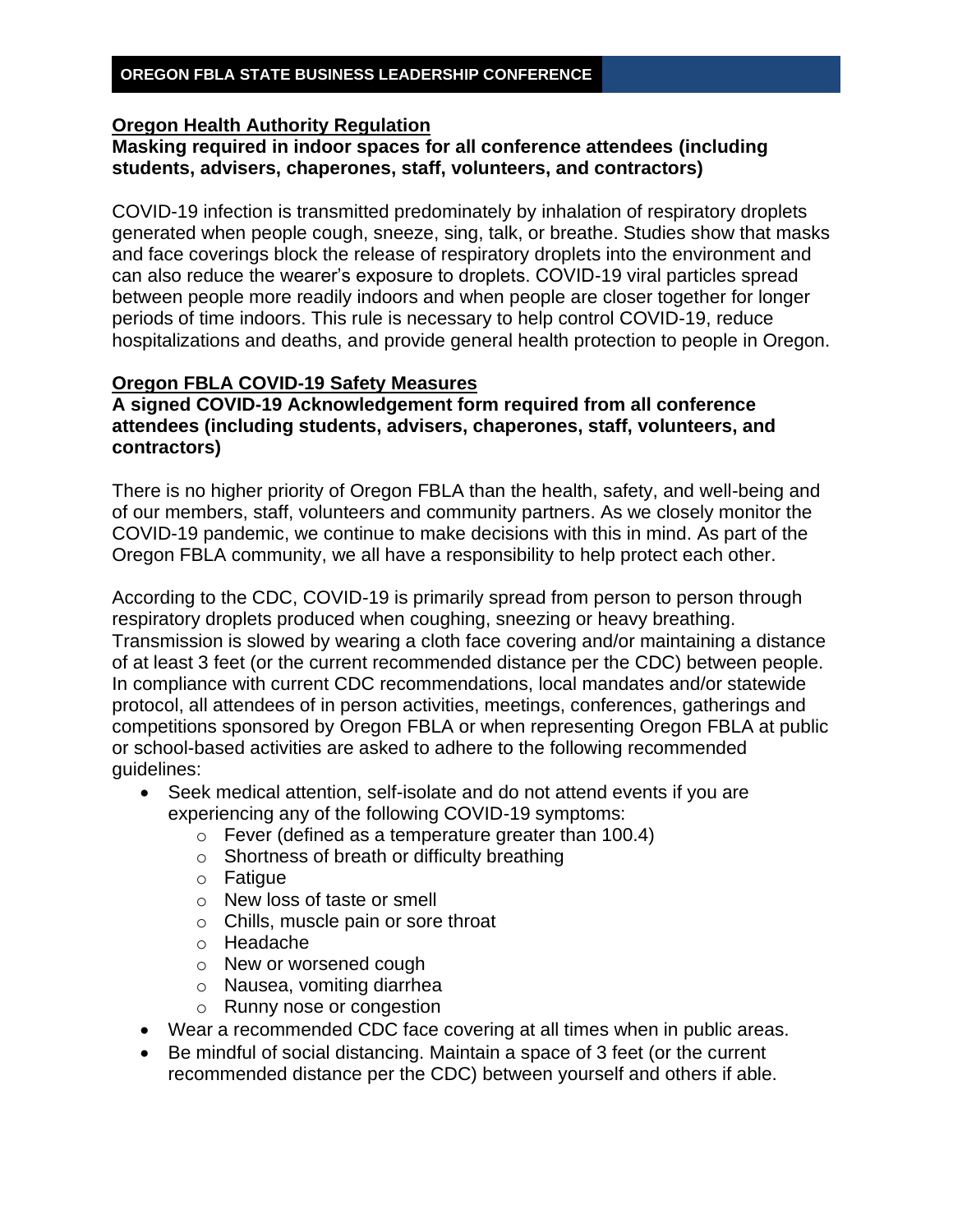- Wash your hands with soap regularly and frequently. If soap and water is not accessible, use hand sanitizer
- Practice proper cough and sneeze etiquette.
- If you have been in close contact with someone known to have COVID-19, selfisolate for the recommended days per the CDC.
- Disinfect surfaces throughout the day that are touched regularly.

Oregon FBLA has implemented extensive preventative measures to help reduce the spread of COVID-19. However, Oregon FBLA cannot guarantee that members and attendees will not be exposed or infected. Participants acknowledge the highly contagious nature of COVID-19 and voluntarily assume the risk and responsibility for exposure and infection.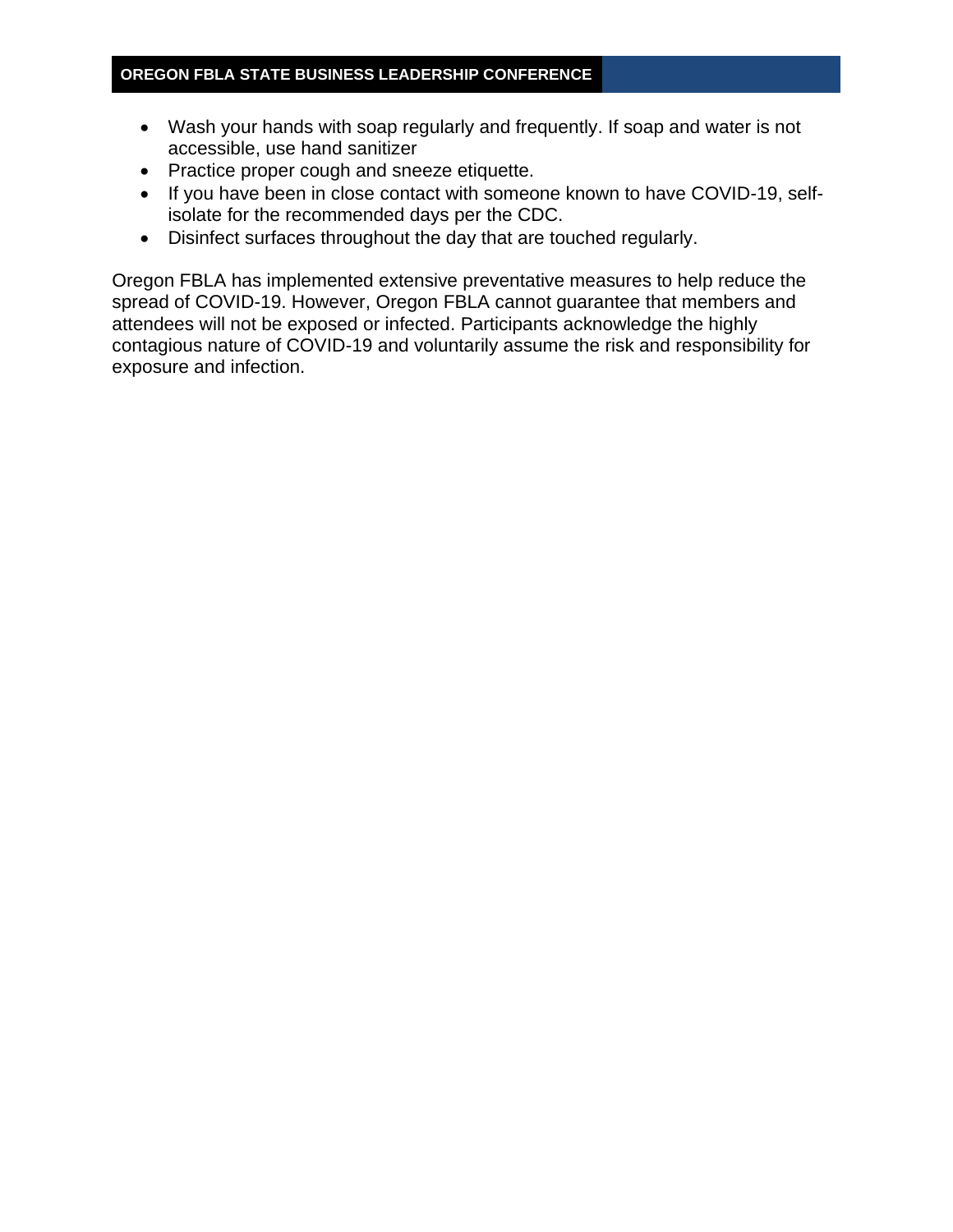# <span id="page-7-0"></span>**Who to Contact**

Have questions? Our Oregon FBLA team is here to serve! These are the individuals who are available to support you and answer questions leading up to the conference:

**General Conference Questions:** [stateadviser@oregonfbla.org](mailto:stateadviser@oregonfbla.org)

Danielle Tolentino Tuason

**Registration and Technical Support:** [hello@oregonfbla.org](mailto:hello@oregonfbla.org)

Tiffany Perez and Felmer Lenida

**Financial Questions:** [oregon@ctsofinance.org](mailto:oregon@ctsofinance.org)

Deb Thilges

**State Officer Candidates:** [coach@oregonfbla.org](mailto:coach@oregonfbla.org)

Blake Parker

**Judge Coordinator:** [jessica@oregonfbla.org](mailto:jessica@oregonfbla.org)

Jessica Malan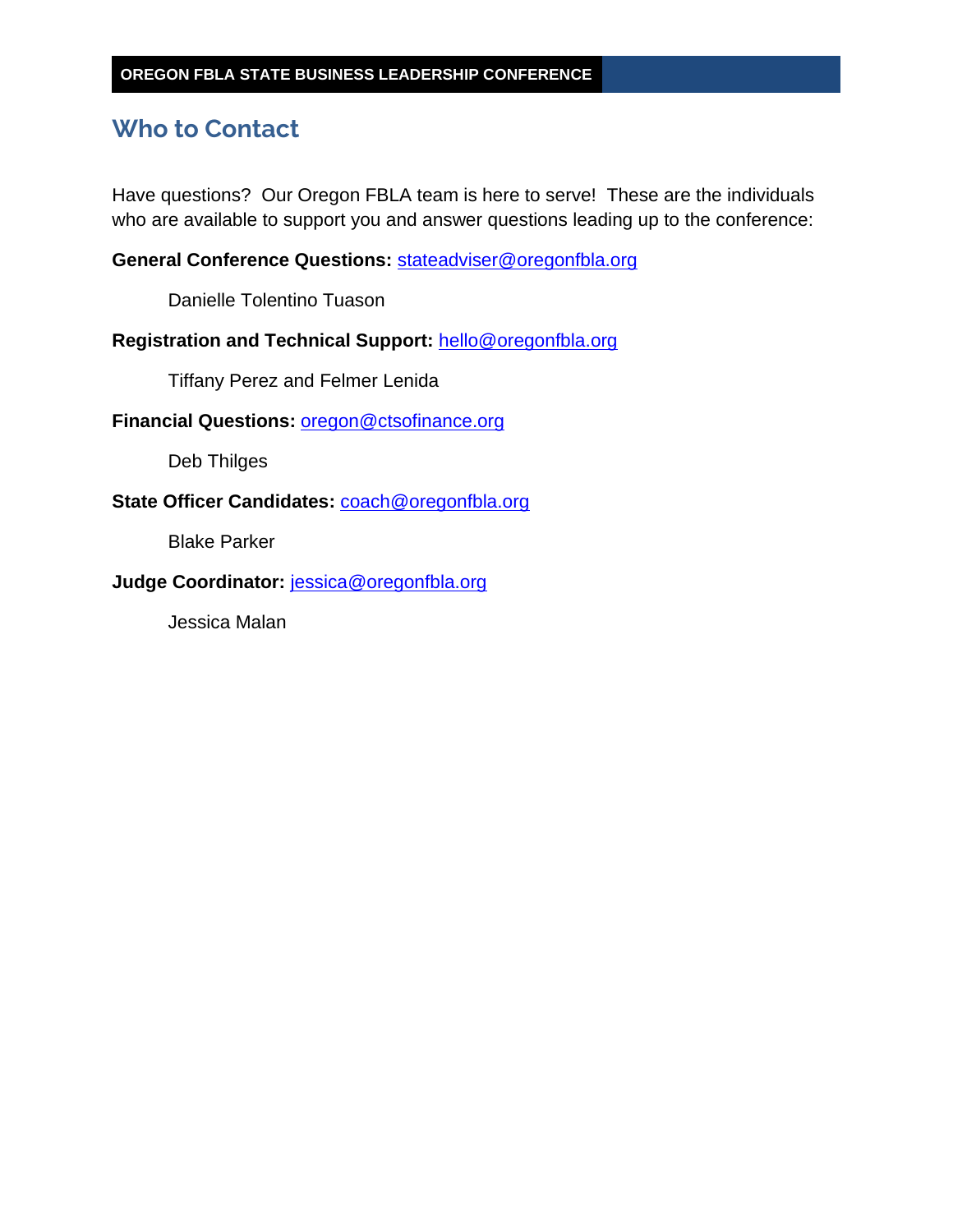# <span id="page-8-0"></span>**Important Dates**

For access to SBLC login credentials related to registration (Blue Panda, Competition Portal, National Membership Database), please contact [hello@oregonfbla.org.](mailto:hello@oregonfbla.org)

**February 2 Adviser Huddle @ 3:45 p.m. February 9 SBLC Registration Opens** (in Blue Panda) <https://app.gobluepanda.com/> **Competition Portal Opens** (for Pre-Judged Material Submission) <https://oregonfbla.org/competition-portal/> **Hotel Lodging Registration Form Available**  <https://oregonfbla.org/sblc/> **February 25 National Online and Receipt Deadline** Membership dues PAYMENT RECEIPT deadline to be eligible for competition at SBLC and NLC – any members added for the two weeks prior should be paid via credit card to ensure they will be able to participate in SBLC. Register members through the National FBLA database:<https://my.fbla-pbl.org/> **March 1 SBLC Conference Registration Deadline** Conference Registration in Blue Panda <https://app.gobluepanda.com/> *Note: Registration PAYMENT deadline is March 15.* **Pre-Judged Materials Deadline** Online submission of PDF Materials <https://oregonfbla.org/competition-portal/> **EXECUTE:** American Enterprise Project ■ Business Ethics ■ Business Financial Plan **•** Business Plan ■ Community Service Project **Euture Business Leader Job Interview** ■ Local Chapter Annual Business Report ■ Partnership with Business Project Online submission of competitive event URL <https://oregonfbla.org/competition-portal/> 3D Animation **Digital Video Production**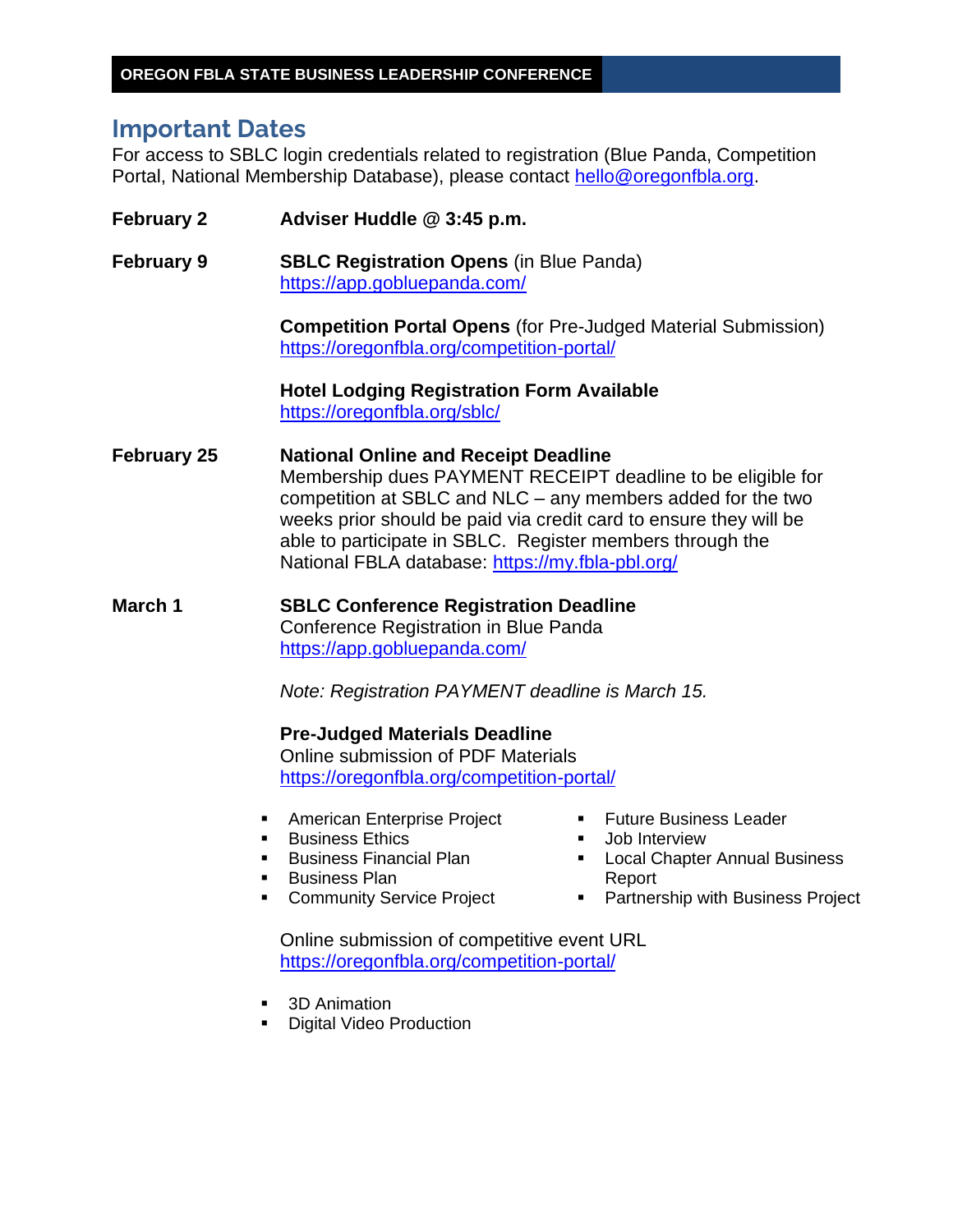| March 1              | <b>Online Submission of Award Forms</b><br>https://oregonfbla.org/resources/<br><b>Oregon Individual Awards</b><br>$\bullet$<br>Administrator of the Year<br>$\circ$<br>Adviser of the Year<br>O<br>Alumni of the Year<br>$\circ$<br>Businessperson of the Year<br>$\circ$<br><b>National Business Honor Roll</b><br>$\circ$<br><b>Retiring Adviser Recognition</b><br>$\circ$<br>Volunteer of the Year<br>$\circ$<br>O Young Leader Award in Oregon FBLA (ML) |
|----------------------|----------------------------------------------------------------------------------------------------------------------------------------------------------------------------------------------------------------------------------------------------------------------------------------------------------------------------------------------------------------------------------------------------------------------------------------------------------------|
|                      | Who's Who in FBLA (FBLA-high school)<br>$\circ$                                                                                                                                                                                                                                                                                                                                                                                                                |
|                      | <b>Oregon Chapter Awards</b><br><b>Champion Chapter</b><br>$\circ$<br><b>Super Service</b><br>$\circ$<br>March of Dimes<br>$\circ$<br><b>Chapter Newsletter</b><br>$\circ$<br><b>Chapter Website</b><br>$\circ$<br><b>Digital Scrapbook</b><br>$\circ$<br>Government Program Promotion<br>$\circ$                                                                                                                                                              |
| March 2              | Adviser Huddle @ 3:45 p.m.                                                                                                                                                                                                                                                                                                                                                                                                                                     |
| March <sub>3</sub>   | <b>Online Testing / Production Testing Access to Advisers</b>                                                                                                                                                                                                                                                                                                                                                                                                  |
| March $3 - 4$        | <b>Hotel Lodging Online Registration Window</b><br>Opens March 3 at 8:00 a.m., Closes March 4 at 5:00 p.m.<br>Hotel assignments on first come, first served basis. Submit Hotel<br>Registration form & preference. 1 <sup>st</sup> choice hotel not guaranteed.                                                                                                                                                                                                |
| March $4 - 18$       | <b>Online Objective Testing and Production Testing Window</b>                                                                                                                                                                                                                                                                                                                                                                                                  |
| ٠<br>٠               | All Objective Test Only<br><b>Production Tests (Computer</b><br>Events<br>Applications, Database<br>All Role Play Events with an<br>Design & Applications,<br><b>Objective Test component</b><br>Spreadsheet Applications,<br><b>Future Business Leader</b><br>Word Processing)<br><b>Objective Test</b>                                                                                                                                                       |
| March 5              | <b>State Officer Application Deadline</b><br>Run for Office Information https://oregonfbla.org/run-for-office/                                                                                                                                                                                                                                                                                                                                                 |
| <b>March 14 - 16</b> | <b>State Officer Candidate Interviews</b>                                                                                                                                                                                                                                                                                                                                                                                                                      |
| March 15             | <b>Oregon FBLA Scholarship Deadlines</b>                                                                                                                                                                                                                                                                                                                                                                                                                       |
|                      | Oregon FBLA Foundation Scholarship<br>$\bullet$<br>Oregon FBLA OSU Lucille Borigio Scholarship<br>$\bullet$                                                                                                                                                                                                                                                                                                                                                    |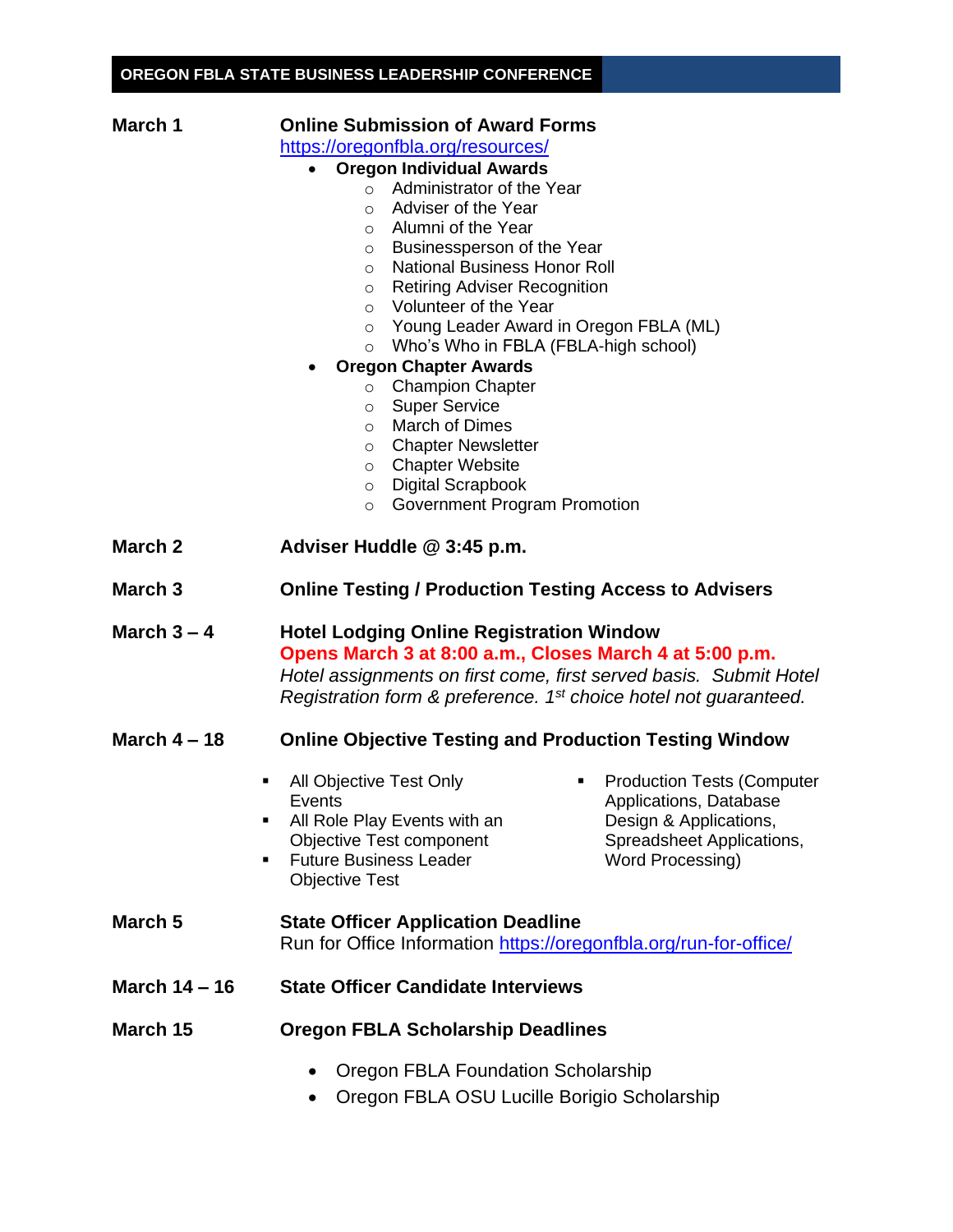| March 15      | <b>SBLC Conference Registration Payment Deadline</b>                                                                                |  |  |  |
|---------------|-------------------------------------------------------------------------------------------------------------------------------------|--|--|--|
|               | <b>SBLC Conference Registration Deadline (For LATE entries)</b>                                                                     |  |  |  |
|               | \$25 additional fee for late registration                                                                                           |  |  |  |
| March 23      | <b>State Officer Candidate Meeting</b>                                                                                              |  |  |  |
| March 30      | Sate Officer Candidate Campaign Materials Deadline                                                                                  |  |  |  |
| March 31      | <b>SBLC Conference Registration Deadline Change Deadline</b><br>Only drops/substitutions will be accepted. No registration refunds. |  |  |  |
| April $7 - 9$ | <b>State Business Leadership Conference!</b>                                                                                        |  |  |  |
| April 19      | NLC Intent to Compete Forms Due by 5:00 pm                                                                                          |  |  |  |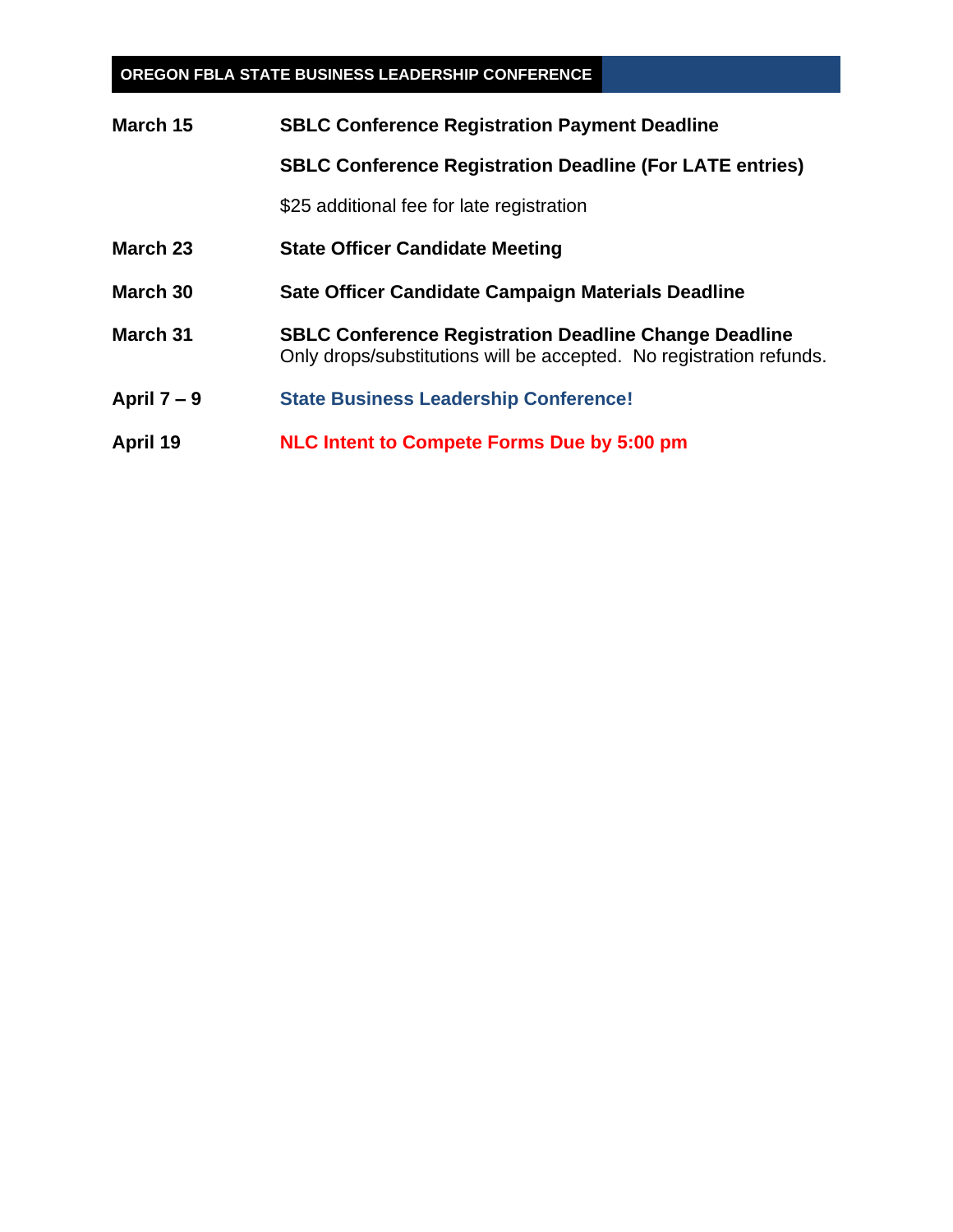# <span id="page-11-0"></span>**Tentative Agenda Thursday, April 7, 2022**

| $9:00$ a.m. $-1:00$ p.m.        | <b>Registration Conference Check In</b>                      |
|---------------------------------|--------------------------------------------------------------|
| 10:00 a.m. $-3:00$ p.m.<br>Team | SBLC eXpo! Hosted by the Oregon FBLA State Officer           |
|                                 | <b>Exhibits, Leadership Activities, and Candidate Booths</b> |
| 10:00 a.m. $-7:00$ p.m.         | <b>Competitive Events</b>                                    |
| $8:00$ p.m. $-10:30$ p.m.       | <b>Opening Session</b>                                       |
| 11:30 p.m.                      | Curfew                                                       |
|                                 |                                                              |

## **Friday, April 8, 2022**

| $7:30$ a.m. $-5:00$ p.m.  | <b>Competitive Events</b>                           |
|---------------------------|-----------------------------------------------------|
| $9:30$ a.m. $-2:15$ p.m.  | Workshops                                           |
| $5:00$ p.m. $-7:00$ p.m.  | Voting Delegates Briefing & Annual Business Meeting |
| $7:00$ p.m. $-10:00$ p.m. | <b>Chapter Night</b>                                |
| 11:00 p.m.                | Curfew                                              |

## **Saturday, April 9, 2022**

| 8:30 a.m. – 10:45 a.m. | <b>Awards of Excellence Session</b>                                                    |
|------------------------|----------------------------------------------------------------------------------------|
| $11:00$ a.m.           | <b>State Officer Orientation Meeting</b><br>(For incoming and outgoing state officers) |

## *Note: Official times will be posted in the conference mobile site. Access to the mobile site will be released to conference registrants.*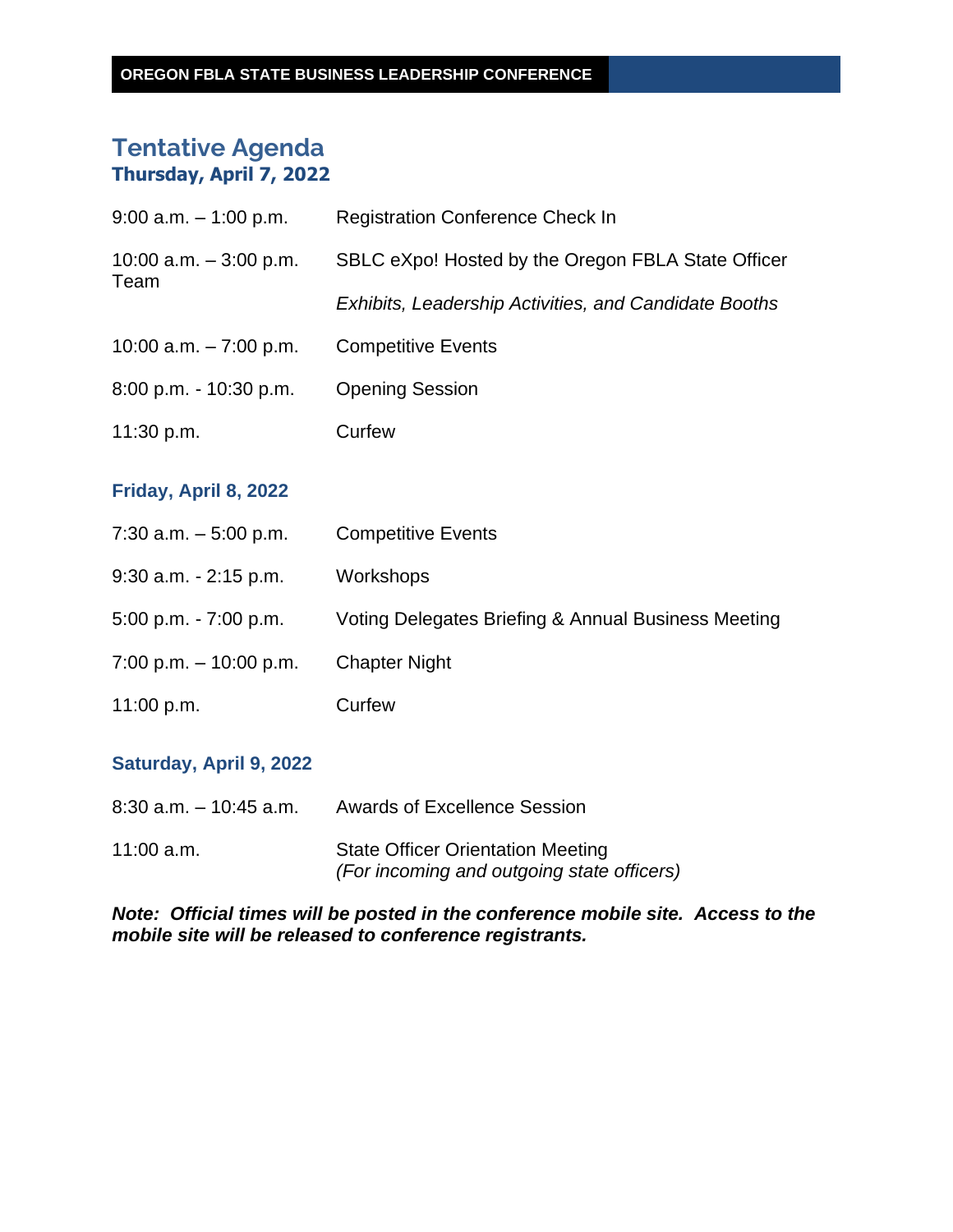# <span id="page-12-0"></span>**Dress Code**

#### **Delegates Attending Oregon FBLA Sponsored Activities**

The following guidelines have been developed to clarify the dress code used at all FBLA conferences (regardless of locations).

### **ACCEPTABLE CASUAL ATTIRE**

(Travel to/from conferences, dances, and non-conference activities such as shopping, sightseeing, or going out for meals, denim in good taste is allowed at FBLA conferences)

- Males: Slacks, cords, knee length walking shorts, sports shirts, and FBLA t-shirts and sweatshirts. NO gang related clothing or accessories allowed. All clothing must be in good repair and proper size. Undergarments may not show outside of over garments.
- Females: Slacks, cords, skirts, blouses, sports shirts, knee-length walking shorts, and FBLA T-shirts and sweatshirts. No gang related clothing or accessories allowed. All clothing must be in good repair and proper size Undergarments may not show outside of over garments.

### **ACCEPTABLE BUSINESS ATTIRE**

(Opening/ Closing Sessions, event competition, scholarship interviews, state/national officer interviews, workshops)

- Males: Dress slacks, dress shirt, tie, dress shoes and socks, (no tennis shoes or flip-flop sandals), sweater and/or sport coats. A dress suit or FBLA blazer is always appropriate. Shirts are to be tucked in. Belted pants.
- Females: Dress (professional business), dress slacks, skirt (not to exceed 3 inches above knees), blazer, dress blouse or collared shirt, coordinated shirt/ blouse, city shorts, dress shoes, (professional business) (no tennis shoes or flip-flop sandals). A dress suit or a FBLA blazer is always appropriate. Nylons are recommended with all professional dress.

Activities such as swimming, sunbathing, jogging, or tennis warrant appropriate recreational attire for that activity.

**At any time during the conference while on-site (including hotels), you must be in casual or business attire**.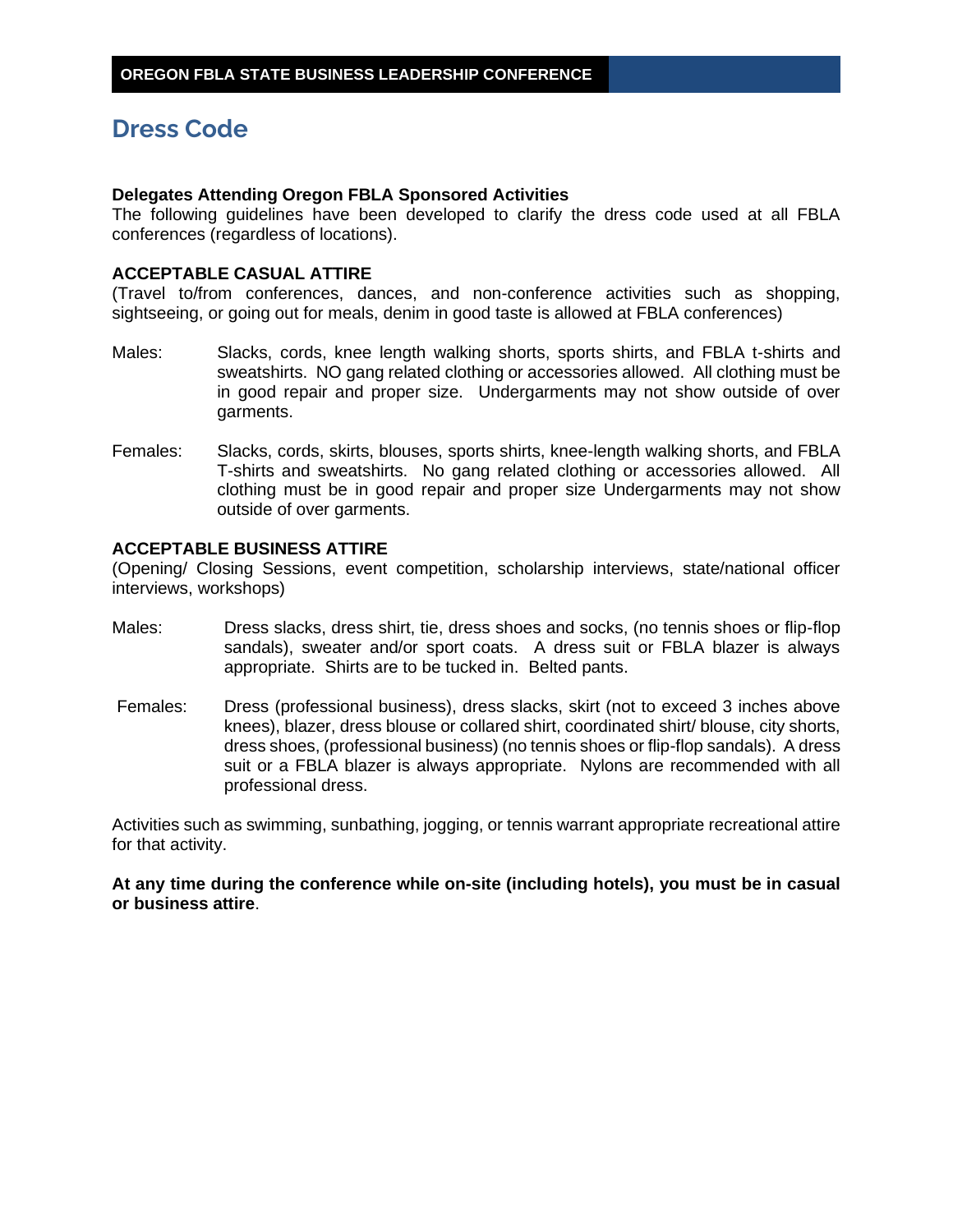# <span id="page-13-0"></span>**Competitive Guidelines & Events**

## *Participant Eligibility*

- Participants can compete in up to two (2) competitive events at the state level, including events that requires a regional qualification, not including Chapter Events. Participants can compete in one (1) chapter event. Chapter events include:
	- o American Enterprise Project
	- o Community Service Project
	- o Local Chapter Annual Business Report
	- o Partnership with Business
- Chapter and Individual Recognition programs do not count as part of the competition limits. These include:
	- o National Business Honor Roll
	- o Young Leader Award in Oregon FBLA (ML)
	- o Who's Who in FBLA (FBLA-high school)
	- o Champion Chapter
	- o Super Service
	- o March of Dimes
	- o Chapter Newsletter
	- o Chapter Website
	- o Digital Scrapbook
	- o Government Program Promotion
- Oregon FBLA will not institute limits to the number of competitors a chapter can register for each competitive event – Chapters can register an unlimited number of members per event. This does not include chapter events which are limited to one (1) entry per chapter.

## *Regional Skills Conference – State Qualifiers – FOR THIS YEAR ONLY DUE TO COVID-19*

The Management Team, and your Board of Advisers, continue to closely monitor the impacts of COVID-19 and student eligibility to participate in competitive events.

For the 2022 SBLC, we have a temporary change to competitive event eligibility. This temporary policy adjustment only applies to students who are registered for the Regional Skills Conferences and is only in effect for the 2022 SBLC.

- If your school/district was unable to participate in the Regional Skills Conference due to COVID-19 requirements, impacts, or related-issues, all students who were registered for region conferences will be eligible to advance to the State Business Leadership Conference.
- For the 2022 State Business Leadership Conference, each chapter will have a total of 5 wild cards (normally each chapter receives 2 wild cards) to be used at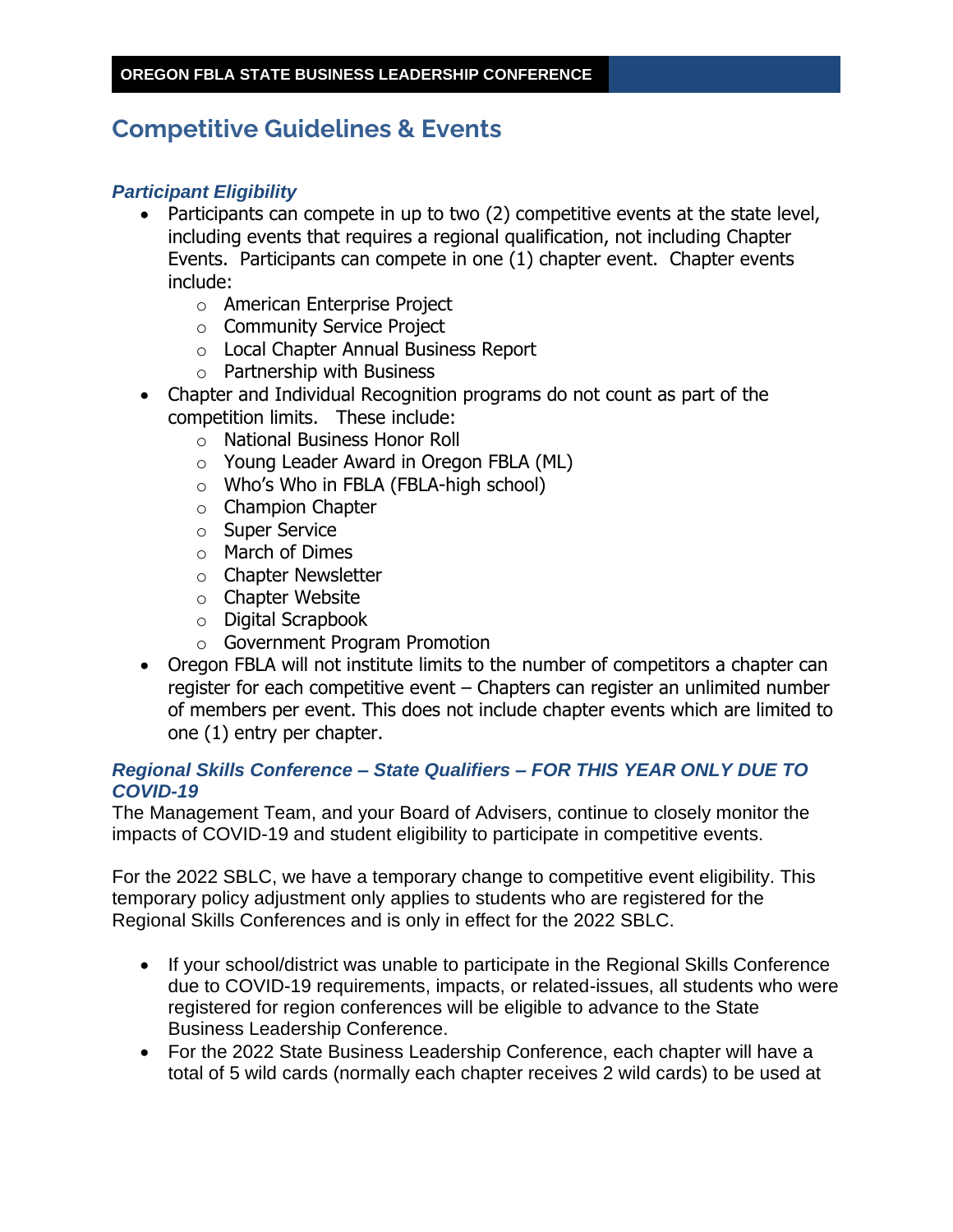the discretion of the local adviser to promote health and safety of students who may not be able to participate in region conferences.

### *Competitor Conduct*

Any participants found to be sharing event topics, scenarios, or test questions with any other person (including guests, advisers, chaperones, members from other schools) will be disqualified from ALL competitions. Depending on the severity, the participant may be removed from the conference or in certain cases the entire chapter may be disqualified from competition.

### *Competitive Event Guidelines*

For competitive event guidelines, please refer to the National FBLA website:

**FBLA Guidelines:** <https://www.fbla-pbl.org/divisions/fbla/fbla-competitive-events/> **FBLA Middle Level Guidelines:** [https://www.fbla-pbl.org/divisions/fbla-middle](https://www.fbla-pbl.org/divisions/fbla-middle-level/competitive-events/)[level/competitive-events/](https://www.fbla-pbl.org/divisions/fbla-middle-level/competitive-events/)

### *State Only Events*

The following events are state only and do not impact any chapter/individual competitive event entries:

- National Business Honor Roll
- Young Leader Award in Oregon FBLA (ML)
- Who's Who in FBLA (FBLA-high school)
- Chapter Newsletter
- Chapter Website
- Digital Scrapbook
- Government Program Promotion
- All CHAPTER Competitive Events
	- o American Enterprise Project
	- o Community Service Project
	- o Local Chapter Annual Business Report
	- o Partnership With Business Project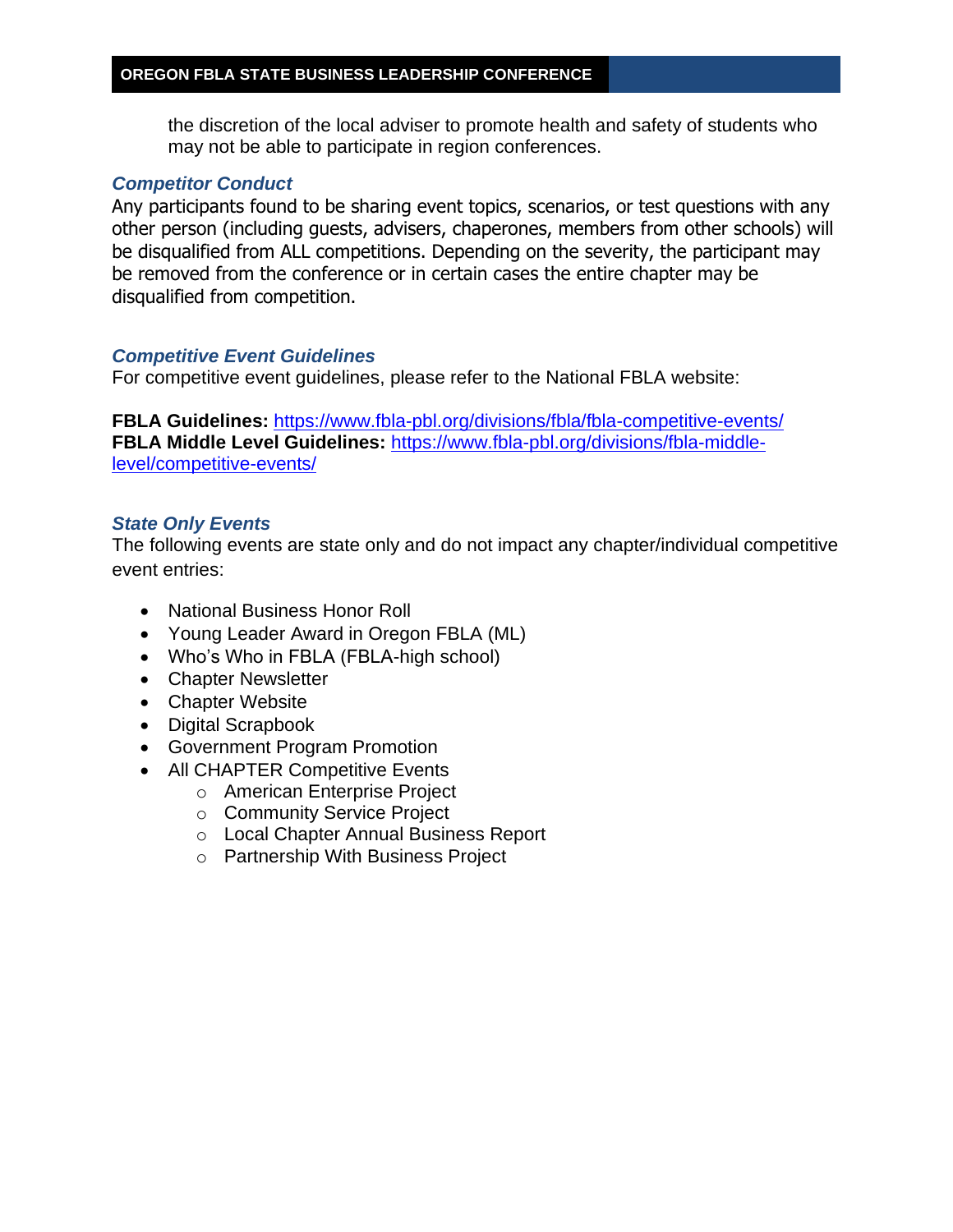# **FBLA Competitive Events**

| <b>Competitive Event</b>                |              | Grades 9-10 Only | <b>Region Qualifiers</b> | <b>State Competition</b> | Objective Test | Production | <b>Online Submission</b><br><b>Deadline</b> |
|-----------------------------------------|--------------|------------------|--------------------------|--------------------------|----------------|------------|---------------------------------------------|
| <b>Objective Test Events</b>            |              |                  |                          |                          |                |            |                                             |
| Accounting I                            |              |                  | X                        | Χ                        | I              |            |                                             |
| Accounting II                           | T            |                  | X                        | Χ                        | I              |            |                                             |
| Advertising                             | I            |                  | X                        | X                        | I              |            |                                             |
| Agribusiness                            |              |                  | X                        | X                        | I              |            |                                             |
| <b>Business Calculations</b>            |              |                  | $\overline{\mathsf{x}}$  | $\overline{\mathsf{x}}$  | ı              |            |                                             |
| <b>Business Communication</b>           |              |                  | X                        | X                        |                |            |                                             |
| <b>Business Law</b>                     | I            |                  | X                        | Χ                        | I              |            |                                             |
| <b>Computer Problem Solving</b>         | I            |                  | $\overline{\mathsf{x}}$  | X                        | I              |            |                                             |
| <b>Cyber Security</b>                   |              |                  | X                        | X                        | $\overline{1}$ |            |                                             |
| Economics                               |              |                  | Χ                        | Χ                        | I              |            |                                             |
| <b>Health Care Administration</b>       |              |                  | Χ                        | Χ                        |                |            |                                             |
| Human Resource Management               | T            |                  | X                        | X                        | I              |            |                                             |
| Insurance & Risk Management             | ı            |                  | X                        | Χ                        | I              |            |                                             |
| Introduction to Business Communication  | I            | X                | Χ                        | Χ                        | I              |            |                                             |
| Introduction to Business Concepts       | I            | X                | Χ                        | Χ                        | I              |            |                                             |
| Introduction to Business Procedures     | I            | X                | Χ                        | Χ                        |                |            |                                             |
| Introduction to FBLA                    | ı            | X                | X                        | X                        | I              |            |                                             |
| Introduction to Financial Math          |              | X                | $\overline{\mathsf{x}}$  | $\overline{\mathsf{x}}$  | I              |            |                                             |
| Introduction to Information Technology  |              | X                | X                        | Χ                        | I              |            |                                             |
| Introduction to Parliamentary Procedure | I            | X                | Χ                        | Χ                        | I              |            |                                             |
| Journalism                              | $\mathsf{I}$ |                  | Χ                        | Χ                        | I              |            |                                             |
| Networking Infrastructures              | I            |                  | X                        | X                        | I              |            |                                             |
| Organizational Leadership               |              |                  | X                        | X                        |                |            |                                             |
| <b>Personal Finance</b>                 |              |                  | X                        | X                        | I              |            |                                             |
| <b>Political Science</b>                |              |                  | X                        | Χ                        |                |            |                                             |
| Securities & Investments                | I            |                  | Χ                        | X                        | л.             |            |                                             |
| Supply Chain Management                 | ı            |                  | Χ                        | X                        | I              |            |                                             |
| <b>UX Design</b>                        | T            |                  | X                        | X                        |                |            |                                             |
| <b>Production Events</b>                |              |                  |                          |                          |                |            |                                             |
| <b>Computer Applications</b>            | I            |                  | X                        | Χ                        |                | Χ          | 3/18                                        |
| Database Design & Application           | I            |                  | X                        | Χ                        | I              | Χ          | 3/18                                        |
| <b>Spreadsheet Applications</b>         | T            |                  | Χ                        | Χ                        | I              | Χ          | 3/18                                        |
| <b>Word Processing</b>                  | $\mathbf{I}$ |                  | X                        | X                        | Ī              | X          | 3/18                                        |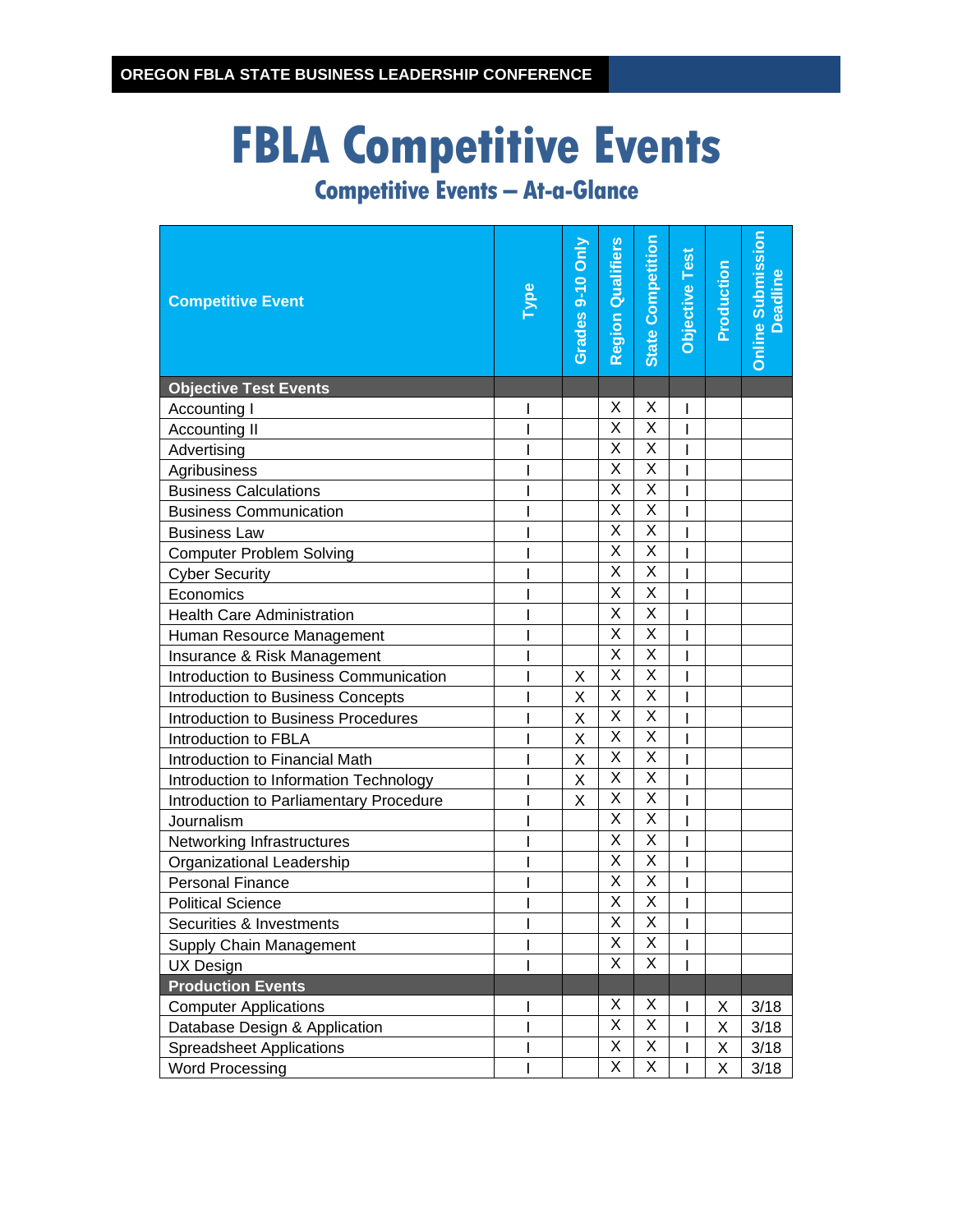| <b>Competitive Event</b>                          | Type           | Grades 9-10 Only | <b>Region Qualifiers</b> | <b>State Competition</b> | Objective Test | Production | <b>Online Submission</b><br>Deadline |
|---------------------------------------------------|----------------|------------------|--------------------------|--------------------------|----------------|------------|--------------------------------------|
| <b>Role Play Events</b>                           |                |                  |                          |                          |                |            |                                      |
| <b>Banking &amp; Financial Systems</b>            | 1/T            |                  | X                        | X                        | 1/T            |            |                                      |
| <b>Business Management</b>                        | 1/T            |                  | $\overline{X}$           | X                        | 1/T            |            |                                      |
| <b>Client Service</b>                             | $\overline{1}$ |                  | $\overline{X}$           | $\overline{\mathsf{x}}$  |                |            |                                      |
| Entrepreneurship                                  | 1/T            |                  | X                        | X                        | 1/T            |            |                                      |
| <b>Help Desk</b>                                  | I              |                  | $\overline{\mathsf{x}}$  | $\overline{\mathsf{x}}$  |                |            |                                      |
| Hospitality & Event Management                    | 1/T            |                  | $\overline{\mathsf{x}}$  | $\overline{\mathsf{X}}$  | 1/T            |            |                                      |
| <b>International Business</b>                     | 1/T            |                  | X                        | Χ                        | 1/T            |            |                                      |
| Introduction to Event Planning                    | 1/T            | X                | X                        | X                        | 1/T            |            |                                      |
| <b>Management Information Systems</b>             | 1/T            |                  | $\overline{\mathsf{x}}$  | $\overline{\mathsf{X}}$  | 1/T            |            |                                      |
| Marketing                                         | 1/T            |                  | X                        | X                        | 1/T            |            |                                      |
| Network Design                                    | 1/T            |                  | $\overline{X}$           | $\overline{\mathsf{X}}$  | 1/T            |            |                                      |
| <b>Parliamentary Procedure</b>                    | $T(4-5)$       |                  |                          | X                        |                |            |                                      |
| Sports & Entertainment Management                 | 1/T            |                  | $\times$                 | $\overline{\mathsf{x}}$  | 1/T            |            |                                      |
| <b>Demonstration Events</b>                       |                |                  |                          |                          |                |            |                                      |
| Coding & Programming                              | $\overline{1}$ |                  |                          | X                        |                |            |                                      |
| <b>Computer Game &amp; Simulation Programming</b> | 1/T            |                  |                          | X                        |                |            |                                      |
| E-business                                        | 1/T            |                  |                          | $\overline{\mathsf{x}}$  |                |            |                                      |
| <b>Mobile Application Development</b>             | 1/T            |                  |                          | $\overline{\mathsf{x}}$  |                |            |                                      |
| Website Design                                    | 1/T            |                  |                          | $\overline{\mathsf{x}}$  |                |            |                                      |
| <b>Interview Events</b>                           |                |                  |                          |                          |                |            |                                      |
| <b>Future Business Leader</b>                     | I              |                  | X                        | $\overline{X}$           | T              |            | 3/1                                  |
| Job Interview                                     | T              |                  | $\overline{\mathsf{x}}$  | $\overline{\mathsf{x}}$  |                |            | 3/1                                  |
| <b>Speech Events</b>                              |                |                  |                          |                          |                |            |                                      |
| Impromptu Speaking                                | I              |                  | X                        | X                        |                |            |                                      |
| Introduction to Public Speaking                   | I              | X                | Χ                        | X                        |                |            |                                      |
| <b>Public Speaking</b>                            | T              |                  | $\overline{X}$           | $\overline{X}$           |                |            |                                      |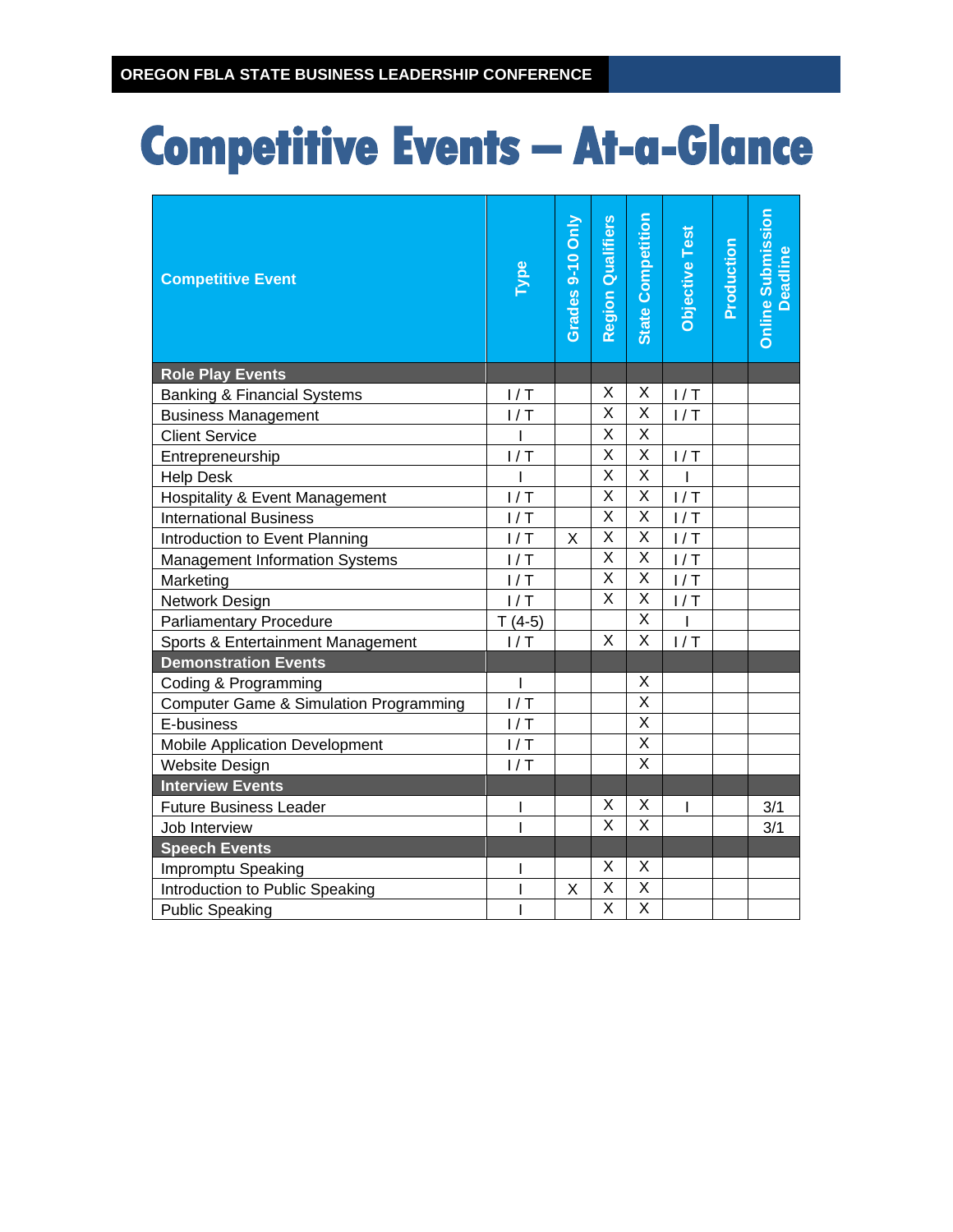| <b>Competitive Event</b>                     | Type           | Grades 9-10 Only | <b>Region Qualifiers</b> | <b>State Competition</b> | Objective Test | Production | <b>Online Submission Deadline</b> |
|----------------------------------------------|----------------|------------------|--------------------------|--------------------------|----------------|------------|-----------------------------------|
| <b>Presentation Events with Equipment</b>    |                |                  |                          |                          |                |            |                                   |
| <b>Broadcast Journalism</b>                  | 1/T            |                  |                          | X                        |                |            |                                   |
| Data Analysis                                | I/T            |                  |                          | X                        |                |            |                                   |
| <b>Electronic Career Portfolio</b>           | $\overline{1}$ |                  |                          | X                        |                |            |                                   |
| Graphic Design                               | 1/T            |                  |                          | $\overline{\mathsf{x}}$  |                |            |                                   |
| Introduction to Business Presentation        | 1/T            | Χ                |                          | X                        |                |            |                                   |
| Introduction to Social Media Strategy        | 1/T            | X                |                          | $\overline{\mathsf{x}}$  |                |            |                                   |
| <b>Public Service Announcement</b>           | 1/T            |                  |                          | $\overline{\mathsf{x}}$  |                |            |                                   |
| <b>Publication Design</b>                    | 1/T            |                  |                          | $\overline{\mathsf{X}}$  |                |            |                                   |
| <b>Sales Presentation</b>                    | 1/T            |                  |                          | X                        |                |            |                                   |
| Social Media Strategies                      | 1/T            |                  |                          | $\overline{\mathsf{x}}$  |                |            |                                   |
| <b>Presentation Events without Equipment</b> |                |                  |                          |                          |                |            |                                   |
| <b>3D Animation</b>                          | 1/T            |                  |                          | X                        |                |            | 3/1                               |
| American Enterprise Project                  | $C(1-3)$       |                  |                          | $\overline{X}$           |                |            | 3/1                               |
| <b>Business Ethics</b>                       | 1/T            |                  | X                        | Χ                        |                |            | 3/1                               |
| <b>Business Financial Plan</b>               | $1/T(1-3)$     |                  |                          | X                        |                |            | 3/1                               |
| <b>Business Plan</b>                         | $1/T(1-3)$     |                  |                          | $\overline{\mathsf{x}}$  |                |            | 3/1                               |
| <b>Community Service Project</b>             | $C(1-3)$       |                  |                          | X                        |                |            | 3/1                               |
| <b>Digital Video Production</b>              | 1/T            |                  |                          | X                        |                |            | 3/1                               |
| Local Chapter Annual Business Report         | $C(1-3)$       |                  |                          | $\overline{\mathsf{x}}$  |                |            | 3/1                               |
| Partnership With Business Project            | $C(1-3)$       |                  |                          | Χ                        |                |            | 3/1                               |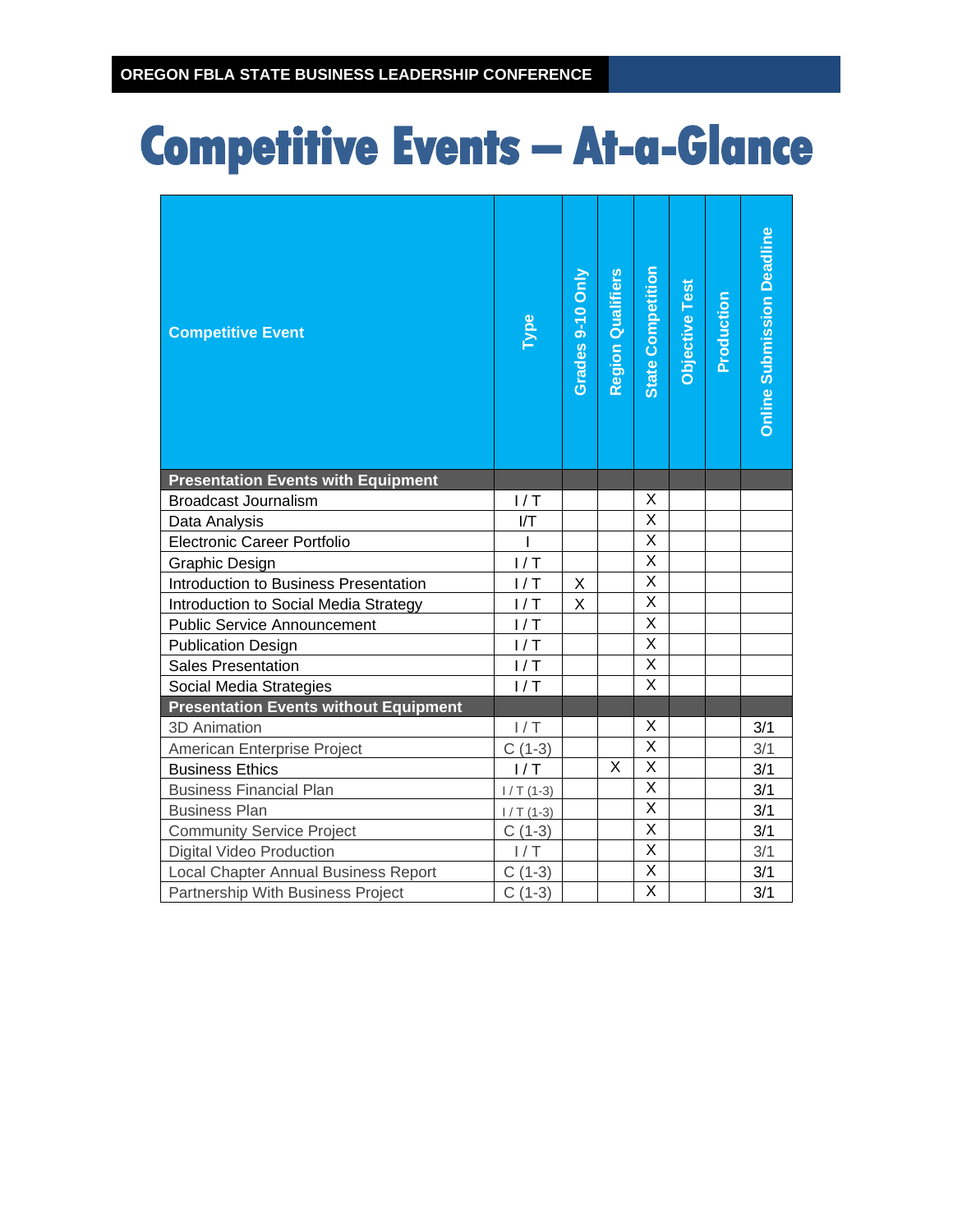# **FBLA-ML Competitive Events**

| <b>Competitive Event</b>                     | Type           | Grades 5-8 Only         | <b>Region Qualifiers</b> | <b>State Competition</b> | Objective Test | <b>Online Submission</b><br>Deadline |
|----------------------------------------------|----------------|-------------------------|--------------------------|--------------------------|----------------|--------------------------------------|
| <b>Objective Test Events</b>                 |                |                         |                          |                          |                |                                      |
| <b>Business Etiquette (ML)</b>               | I              | Χ                       | Χ                        | Χ                        | I              |                                      |
| Career Exploration (ML)                      | I              | X                       | Χ                        | X                        | I              |                                      |
| Digital Citizenship (ML)                     | I              | X                       | X                        | X                        | I              |                                      |
| <b>Exploring Computer Science (ML)</b>       | T              | $\sf X$                 | $\overline{\mathsf{x}}$  | $\overline{\mathsf{x}}$  | I              |                                      |
| <b>Exploring Economics (ML)</b>              | $\overline{1}$ | $\overline{\mathsf{X}}$ | $\overline{\mathsf{x}}$  | $\overline{\mathsf{x}}$  | $\overline{1}$ |                                      |
| Exploring Technology (ML)                    | $\overline{1}$ | $\overline{\mathsf{X}}$ | $\overline{\mathsf{x}}$  | $\overline{\mathsf{X}}$  | Ī              |                                      |
| FBLA Concepts (ML)                           | I              | X                       | X                        | X                        | $\mathbf{I}$   |                                      |
| Financial Literacy (ML)                      | I              | X                       | $\overline{\mathsf{x}}$  | $\overline{\mathsf{x}}$  | $\mathbf{I}$   |                                      |
| Interpersonal Communication (ML)             | I              | $\sf X$                 | $\overline{\mathsf{x}}$  | $\overline{\mathsf{x}}$  | I              |                                      |
| Leadership (ML)                              | I              | Χ                       | Χ                        | X                        | I              |                                      |
| Learning Strategies (ML)                     | I              | X                       | X                        | $\overline{\mathsf{x}}$  | I              |                                      |
| Running an Effective Meeting (ML)            | $\mathsf I$    | X                       | X                        | X                        | I              |                                      |
| <b>Demonstration Events</b>                  |                |                         |                          |                          |                |                                      |
| Multimedia & Website Development (ML)        | I/T            | Χ                       |                          | Χ                        |                |                                      |
| Video Game Challenge (ML)                    | I/T            | X                       |                          | X                        |                |                                      |
| <b>Speech Events</b>                         |                |                         |                          |                          |                |                                      |
| Elevator Speech (ML)                         | I              | X                       | X                        | $\overline{\mathsf{x}}$  |                |                                      |
| <b>Presentation Events with Equipment</b>    |                |                         |                          |                          |                |                                      |
| Annual Chapter activities Presentation (ML)  | $C(1-3)$       | X                       |                          | X                        |                |                                      |
| <b>Business Ethics (ML)</b>                  | I/T            | X                       | X                        | $\overline{\mathsf{x}}$  |                |                                      |
| Career Research (ML)                         |                | Χ                       |                          | $\overline{\mathsf{x}}$  |                |                                      |
| <b>Community Service Presentation (ML)</b>   | $C(1-3)$       | Χ                       |                          | X                        |                |                                      |
| Marketing Mix Challenge                      | I/T            | X                       |                          | $\overline{\mathsf{x}}$  |                |                                      |
| <b>Presentation Events without Equipment</b> |                |                         |                          |                          |                |                                      |
| Critical Thinking (ML)                       | I/T            | X                       | X                        | Χ                        |                |                                      |
| <b>Exploring Business Issues (ML)</b>        | I/T            | Χ                       |                          | Χ                        |                |                                      |
| FBLA Mission & Pledge (ML)                   | I/T            | $\overline{\mathsf{X}}$ | X                        | $\overline{\mathsf{x}}$  |                |                                      |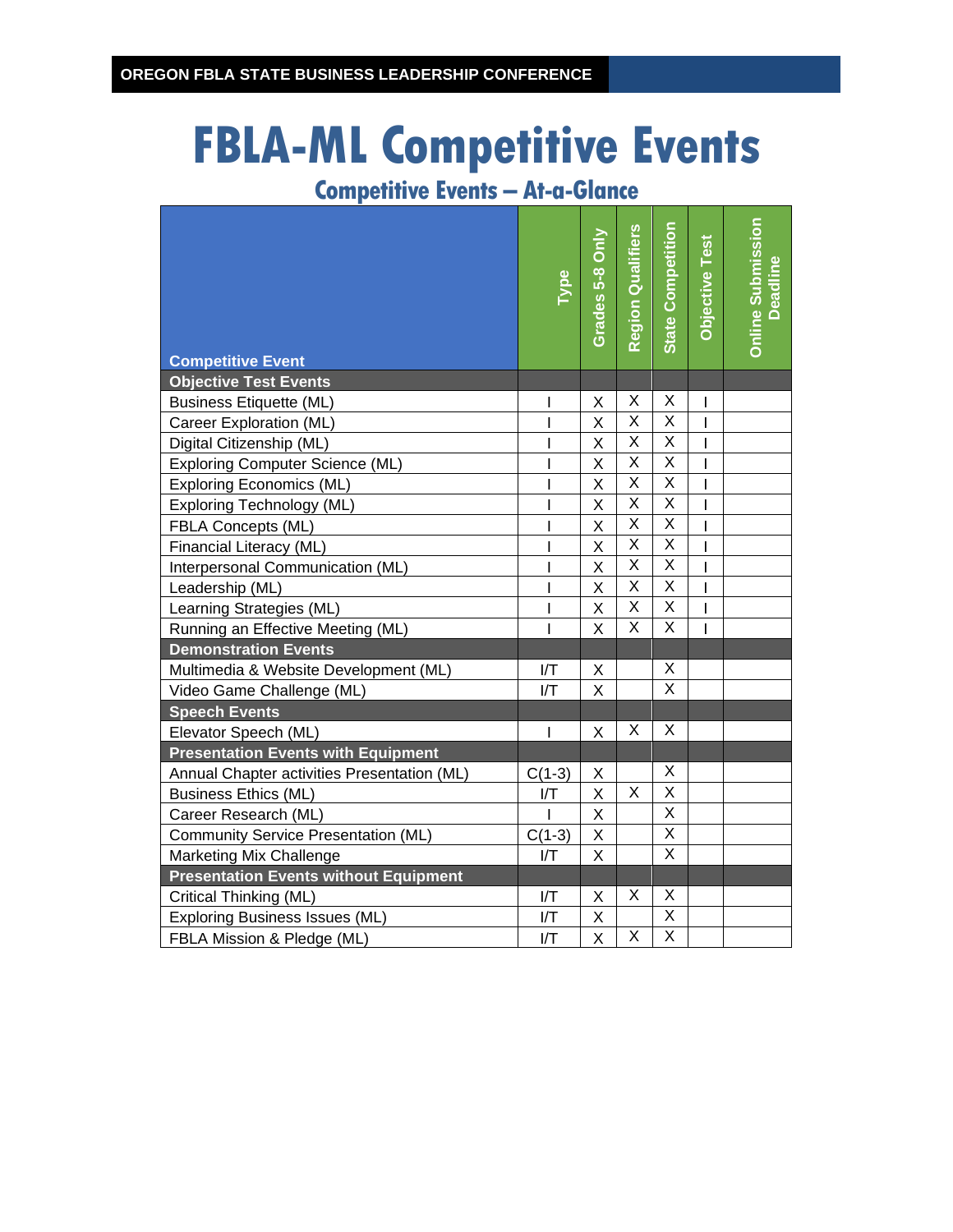# <span id="page-19-0"></span>**Online Registration and Submission Steps**

**The SBLC Online Submission and Registration System will go live by February 9, 2022. For the 2022 State Business Leadership Conference, all registration will be online through BluePanda and online submissions will be through the Oregon FBLA Competition Portal.** 

### **Step 1** – Gather Chapter Information:

Create your own master registration list for SBLC. This should include names, cell phone numbers for all advisers and chaperones, and all competitive events that your students and chapter will be participating in.

VERY IMPORTANT NOTE: The system allows you to view registrations and competitions in multiple ways while the registration window is open. You can make changes at any time during this period. After the registration window closes, changes will need to be processed by contacting [hello@oregonfbla.org.](mailto:hello@oregonfbla.org) We will only accept changes or drops, and do not provide refunds for any participants.

There will be a \$25 additional late registration fee for any student or adviser registering late and these will only be accepted until March 15.

**Step 2** – Bookmark Webpage: Visit [www.oregonfbla.org/sblc](http://www.oregonfbla.org/sblc) for information.

On this page, you will find links to all of the needed forms and information links. Bookmark this page, as you will be visiting it multiple times during the registration process.

**Step 3** – To register, login to BluePanda at<https://app.gobluepanda.com/>

If you need assistance with accessing your Blue Panda login, contact [hello@oregonfbla.org.](mailto:hello@oregonfbla.org)

Follow the process to enter chapter information, advisers, attendees and then competitions.

TIP: To register students for individual competition, you have to save after moving each student to the competitor column for that event. Be sure to include students competing in the chapter events!

**Step 4** – Upload your Chapter Statement of Assurance in Blue Panda.

### **Step 5 – Verify**

Using the submission document from BluePanda and the reports online, verify all the registration and competition information.

**Step 6 –** Help your students submit their pre-judge materials through online submission at [www.oregonfbla.org/competition-portal.](http://www.oregonfbla.org/competition-portal)

**Step 7** – Submit SBLC Award Forms

Submit the SBLC award forms through our website at [www.oregonfbla.org/resources.](http://www.oregonfbla.org/resources)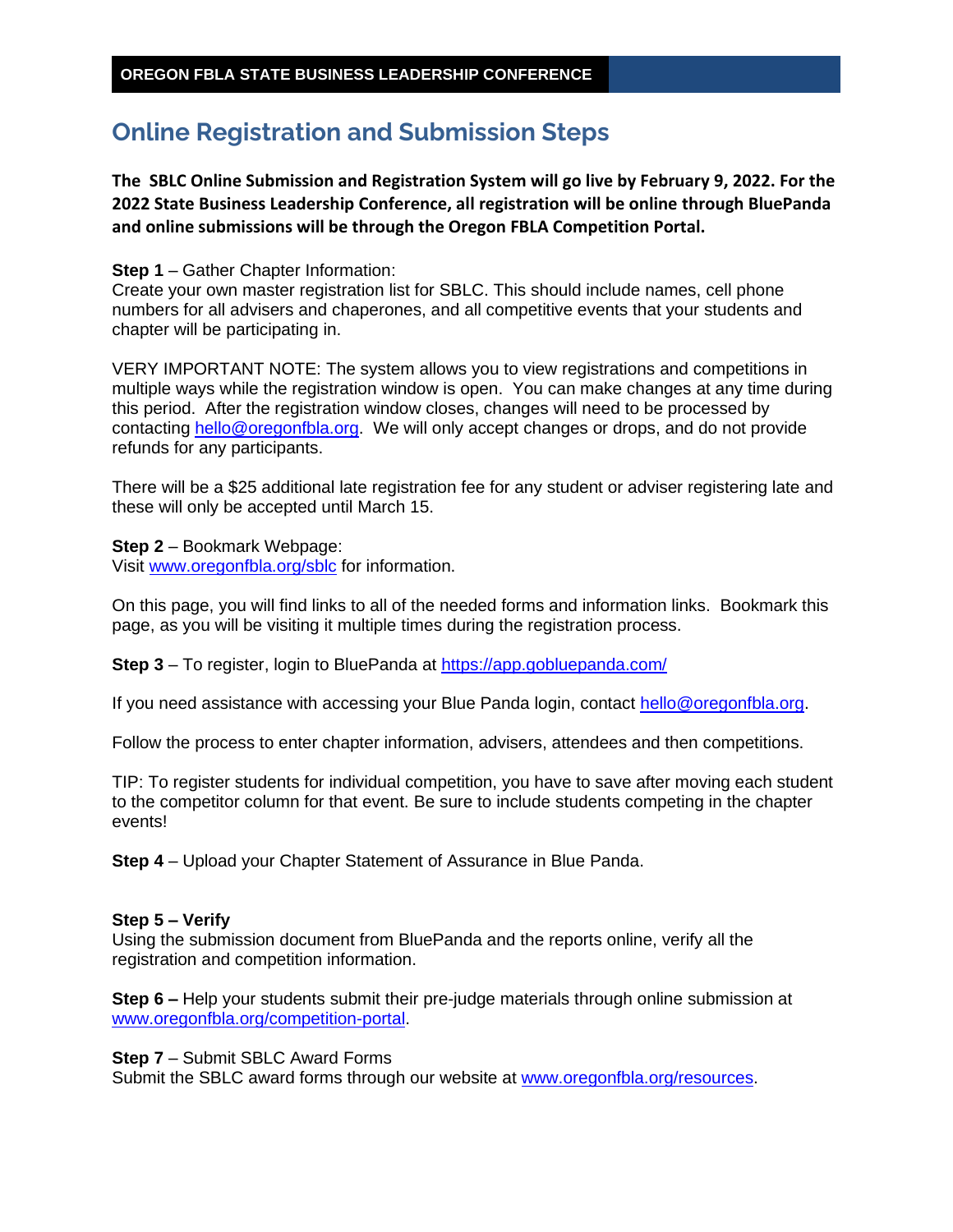# <span id="page-20-0"></span>**Additional Information**

### *General Session Chapter Spirit*

Each chapter is encouraged to show its spirit for the SBLC general sessions! Show FBLA pride and enthusiasm.

### *Judges Needed*

The Oregon FBLA competitions requires an extraordinary amount of effort, work, and volunteer spirit to be successful and truly prepare students for career achievement. The more volunteers available, the easier, less time consuming and more efficient the conference is for everyone.

If you have chaperones, contacts, or colleagues who can judge events, we would love to get them involved. Please contact us our judge coordinator, Jessica Malan, at [jessica@oregonfbla.org](mailto:jessica@oregonfbla.org) with their information, and we will contact these individuals with the appropriate information.

### *Adviser Assignments*

Please be prepared to assist as an event proctor or monitor. Your support will continue to ensure a smoothly running conference. You will be asked to sign up for two events to work with after we have a full registration database and event schedules finalized. These assignments will be made available as soon as possible and no later than at registration check-in on the first day of the conference.

### *OnCorps*

Each chapter is to designate one student who will participate as your OnCorps representative. You will be able to assign your student a work slot prior to conference.

OnCorps participants will be the heart of the SBLC. They will assist with workshop setup, conference activities, competitive event set-up, workshop hosting, state officer rehearsals, exhibitor hosting, and much more.

### *LCD Projectors*

A standard LCD projector with VGA will be available for all final performance events that are open to audiences this year. You are still encouraged to have a plan B in case your computer isn't compatible. If you are using an Apple product, you will need to bring your own adapters.

Please note that this is a change and reflects the national policy. All preliminary events will NOT have a projector, power or screen available. And only those events that are open to an audience and have a presentation will have a screen, power and projector provided. These will be posted one week prior to the conference.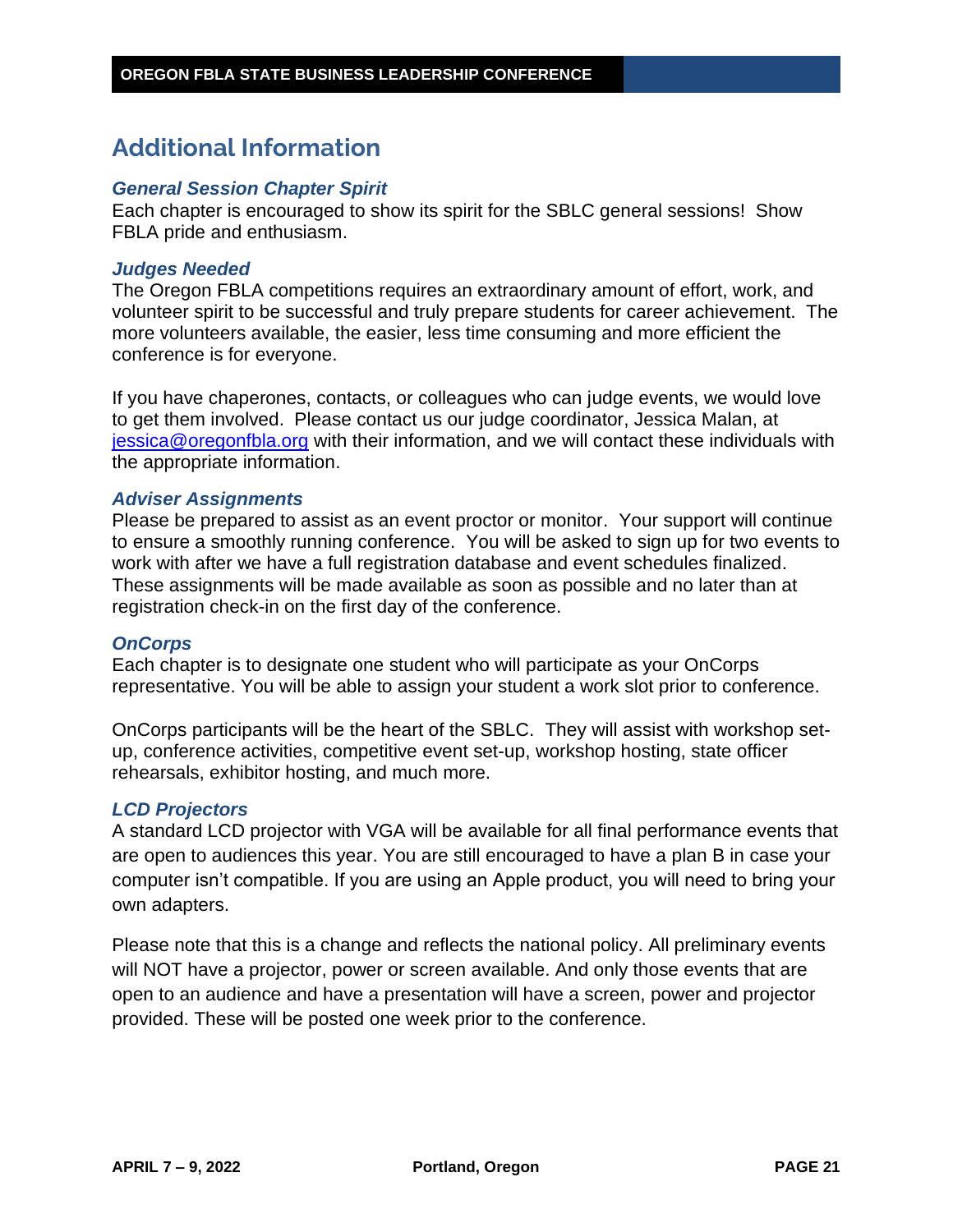### *Voting Delegates*

As a volunteer-led association, the power to change, direct, and propel the association involves student voting delegates. Voting delegates elect state officers and approve amendments to the Student Bylaws. Voting Delegates are required to attend the Opening Session, Campaign Booths, and Oregon FBLA Annual Business Meeting and Voting Session.

Voting delegates meet on the second day of the SBLC for the Oregon FBLA Annual Business Meeting. Voting delegates will be seated in a special section. Guests are welcome to attend the Annual Business Meeting and will be seated in a separate section from voting delegates.

Each chapter receives voting delegates in accordance with the table below. The number of voting delegates for each chapter is automatically calculated in the State Office based on March 1 membership numbers.

| <b>Number of Chapter Voting Delegates</b> |             |
|-------------------------------------------|-------------|
| 5-9 Members                               | 1 delegate  |
| 10-29 Members                             | 2 delegates |
| 30-49 Members                             | 3 delegates |
| 50-69 Members                             | 4 delegates |
| 70-89 Members                             | 5 delegates |
| 90-109 Members                            | 6 delegates |
| 110+ Members                              | 7 delegates |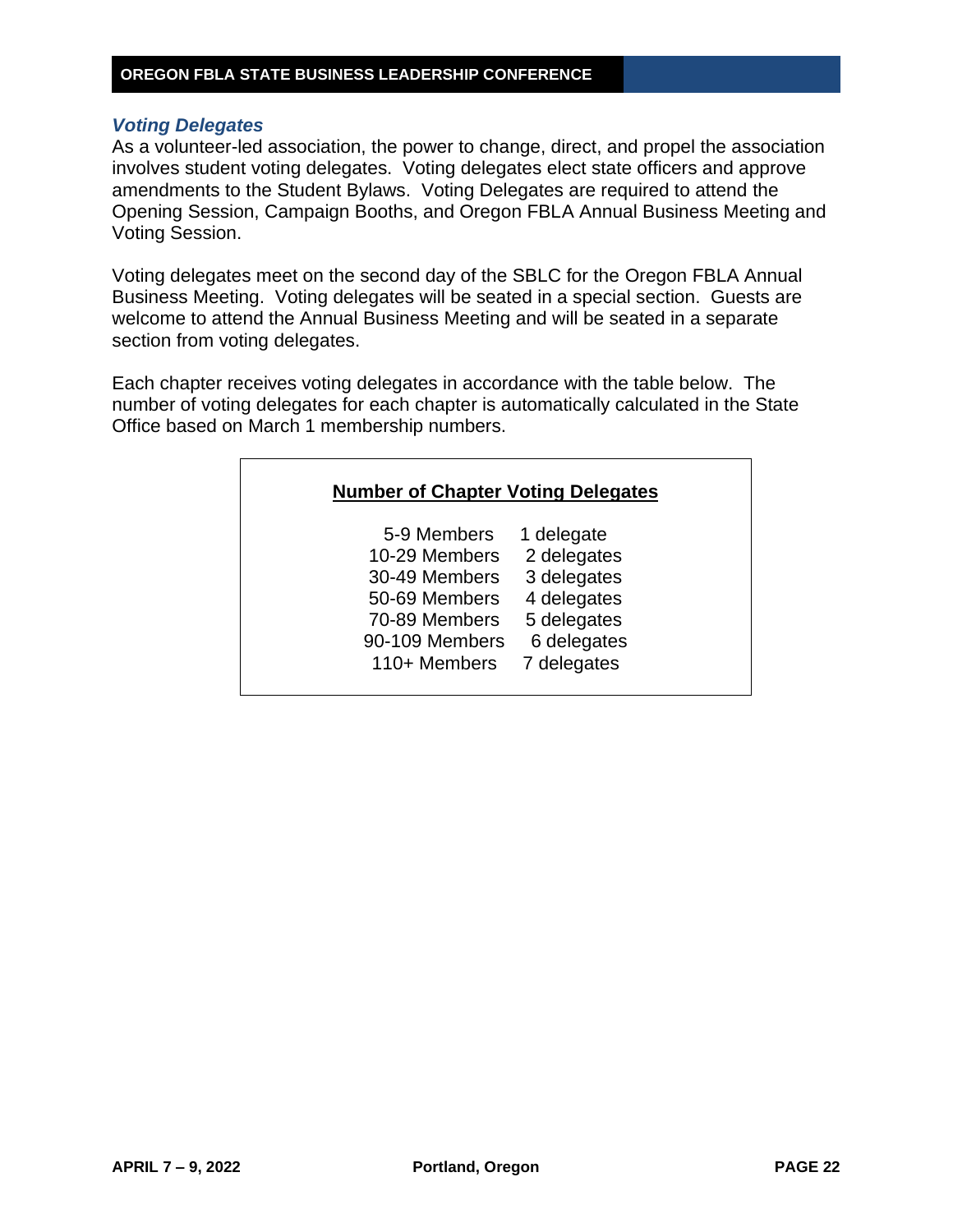## <span id="page-22-0"></span>*Statement of Assurance Form*

|                                                                                                                                                                                                                                                              | Advisers attending Oregon FBLA events must review, sign, and upload this statement of assurance<br>along with their registration materials for each Oregon FBLA conference/event.                                                                                                                                                                                                                                                                                                                                                                                                                                                                                                                                                                                                                                                                                                                                                                                                                                                                                                                                                                                                                                                                                                                                                                                                                                                                                                                                                                                                                                                                                                                                                                                                                                                                                                                                                                                                                                                                                                                                                                                                                                                           |
|--------------------------------------------------------------------------------------------------------------------------------------------------------------------------------------------------------------------------------------------------------------|---------------------------------------------------------------------------------------------------------------------------------------------------------------------------------------------------------------------------------------------------------------------------------------------------------------------------------------------------------------------------------------------------------------------------------------------------------------------------------------------------------------------------------------------------------------------------------------------------------------------------------------------------------------------------------------------------------------------------------------------------------------------------------------------------------------------------------------------------------------------------------------------------------------------------------------------------------------------------------------------------------------------------------------------------------------------------------------------------------------------------------------------------------------------------------------------------------------------------------------------------------------------------------------------------------------------------------------------------------------------------------------------------------------------------------------------------------------------------------------------------------------------------------------------------------------------------------------------------------------------------------------------------------------------------------------------------------------------------------------------------------------------------------------------------------------------------------------------------------------------------------------------------------------------------------------------------------------------------------------------------------------------------------------------------------------------------------------------------------------------------------------------------------------------------------------------------------------------------------------------|
| <b>ACTIVITY:</b><br><b>DATE:</b><br><b>WHERE:</b>                                                                                                                                                                                                            | Oregon FBLA State Business Leadership Conference<br>April 7-9, 2022<br>Portland, Oregon                                                                                                                                                                                                                                                                                                                                                                                                                                                                                                                                                                                                                                                                                                                                                                                                                                                                                                                                                                                                                                                                                                                                                                                                                                                                                                                                                                                                                                                                                                                                                                                                                                                                                                                                                                                                                                                                                                                                                                                                                                                                                                                                                     |
| $\bullet$<br>$\bullet$<br>in/around metropolitan areas.<br>$\bullet$<br>$\bullet$<br>$\bullet$<br>this Statement of Assurance.<br>$\bullet$<br>$\bullet$<br>in with my students.<br>$\bullet$<br>Be 21 or older<br>$\bullet$<br>$\bullet$<br>understanding): | As the adviser responsible for the students attending this event, I confirm that:<br>I have reviewed the permission/medical release form with my students, and I will have a<br>completed copy of the permission/medical release form for each student attending in my<br>possession for the duration of the above event, including travel to and from this event.<br>I understand that Oregon FBLA will not collect the individual student forms for this event<br>and that they are to be kept in my possession.<br>I understand that students attending the above event will have the opportunity to<br>participate in activities outside of the conference facility, thus requiring walking or further<br>public transportation. I have discussed this with the students and their parents/guardians<br>and have also informed them of proper etiquette and safety precautions while traveling<br>I understand that proper completion of the permission/medical release form provides the<br>best protection for my students' needs and my liability during a Oregon FBLA event.<br>I have checked with my administrator and have secured authorization for my chapter to<br>travel to this event and have reviewed all school/district policies regarding supervision of<br>students on trips and will abide by them.<br>The responsibility for the safety of the delegates from this chapter rests with people signing<br>I will participate in all general sessions during the conference and fulfill my assigned<br>responsibilities during the conference.<br>I will patrol the halls (even during the day, if necessary), stay up until students and/or halls<br>are quiet, enforce the conference Code of Conduct and Dress Code, and regularly check-<br>I will ensure that myself and chaperones assisting me will:<br>Follow the conference Code of Conduct and Dress Code<br>Act responsibly and interact appropriately with students<br>I have read the above and hereby offer assurance that I understand and agree to comply with the<br>policies stated on the Permission Forms as indicated by my signature appearing below.<br>(Typing/writing your name in the box below serves as your signature and confirmation of |
| Adviser Signature:                                                                                                                                                                                                                                           |                                                                                                                                                                                                                                                                                                                                                                                                                                                                                                                                                                                                                                                                                                                                                                                                                                                                                                                                                                                                                                                                                                                                                                                                                                                                                                                                                                                                                                                                                                                                                                                                                                                                                                                                                                                                                                                                                                                                                                                                                                                                                                                                                                                                                                             |
| Chapter Name:                                                                                                                                                                                                                                                |                                                                                                                                                                                                                                                                                                                                                                                                                                                                                                                                                                                                                                                                                                                                                                                                                                                                                                                                                                                                                                                                                                                                                                                                                                                                                                                                                                                                                                                                                                                                                                                                                                                                                                                                                                                                                                                                                                                                                                                                                                                                                                                                                                                                                                             |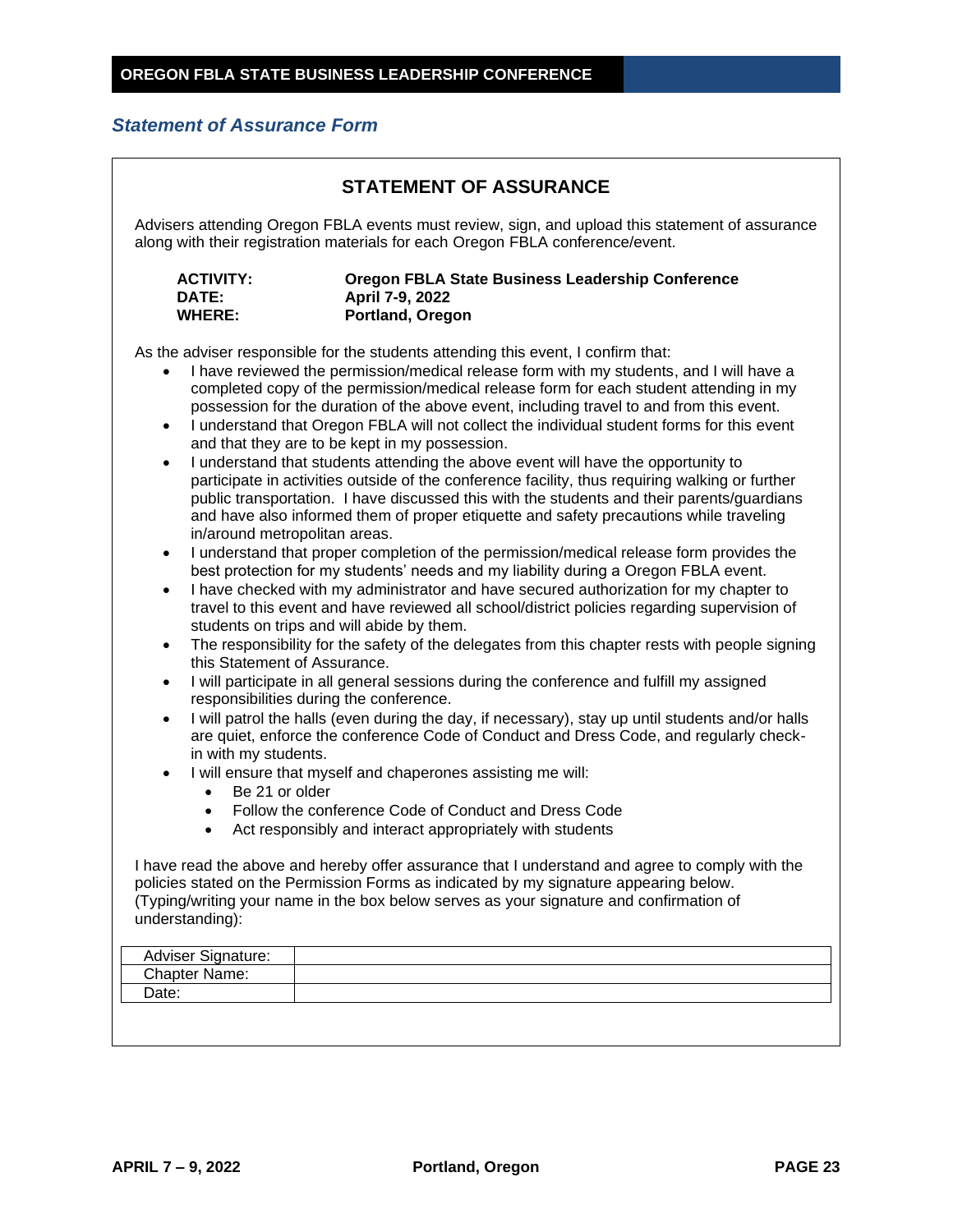## *Administrator of the Year Form*

 $\Gamma$ 

|                                                                                   | <b>ADMINISTRATOR OF THE YEAR</b><br><b>NOMINATION FORM</b>                                                                                                                                                                                                                             |
|-----------------------------------------------------------------------------------|----------------------------------------------------------------------------------------------------------------------------------------------------------------------------------------------------------------------------------------------------------------------------------------|
| Business Leadership Conference. Submit this form at www.oregonfbla.org/resources. | The award is designed to recognize the outstanding support of a school administrator to the<br>local chapter adviser and members of FBLA. An administrator may be nominated by a student,<br>educator, colleague, or parent. The recipient will be awarded and recognized at the State |
|                                                                                   |                                                                                                                                                                                                                                                                                        |
|                                                                                   |                                                                                                                                                                                                                                                                                        |
|                                                                                   |                                                                                                                                                                                                                                                                                        |
|                                                                                   |                                                                                                                                                                                                                                                                                        |
|                                                                                   |                                                                                                                                                                                                                                                                                        |
|                                                                                   |                                                                                                                                                                                                                                                                                        |
|                                                                                   | Name of Nominee: <u>example and the set of the set of the set of the set of the set of the set of the set of the set of the set of the set of the set of the set of the set of the set of the set of the set of the set of the s</u>                                                   |
|                                                                                   |                                                                                                                                                                                                                                                                                        |
| be included to support the nomination of this individual.                         | Describe the present scope of the nominee's involvement with Oregon FBLA. Include a list of<br>contributions made to the local Chapter and Oregon FBLA. A letter of recommendation may also                                                                                            |
|                                                                                   |                                                                                                                                                                                                                                                                                        |
|                                                                                   |                                                                                                                                                                                                                                                                                        |
|                                                                                   |                                                                                                                                                                                                                                                                                        |

٦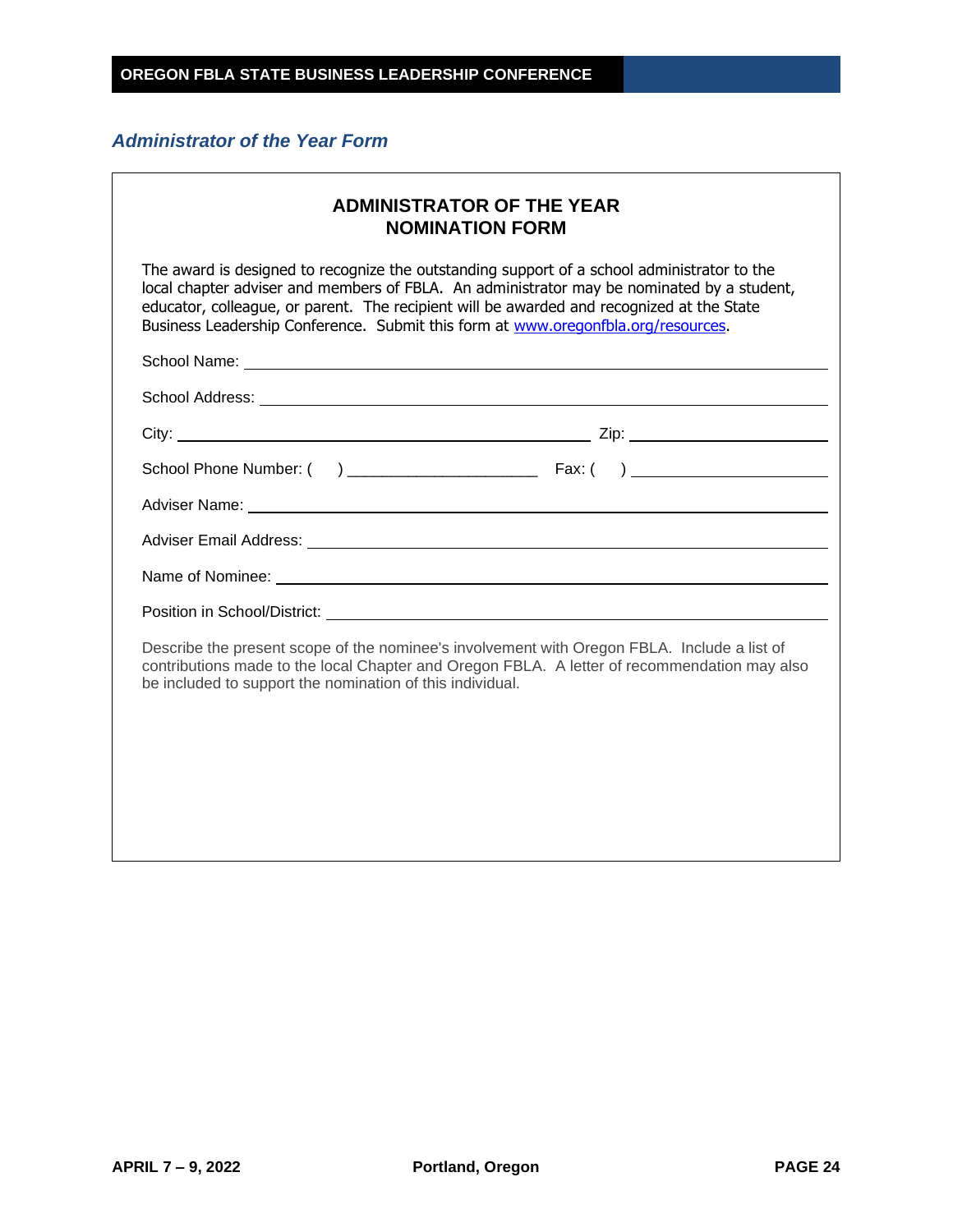### *Adviser of the Year Form*

| <b>ADVISER OF THE YEAR</b><br><b>NOMINATION FORM</b>                                                                                                                                                                                                                                             |      |
|--------------------------------------------------------------------------------------------------------------------------------------------------------------------------------------------------------------------------------------------------------------------------------------------------|------|
| Oregon FBLA will select one adviser to honor as the Oregon FBLA Adviser of the Year. Submit this<br>form at www.oregonfbla.org/resources.                                                                                                                                                        |      |
|                                                                                                                                                                                                                                                                                                  |      |
|                                                                                                                                                                                                                                                                                                  |      |
|                                                                                                                                                                                                                                                                                                  |      |
|                                                                                                                                                                                                                                                                                                  |      |
|                                                                                                                                                                                                                                                                                                  |      |
|                                                                                                                                                                                                                                                                                                  |      |
|                                                                                                                                                                                                                                                                                                  |      |
|                                                                                                                                                                                                                                                                                                  |      |
| Submit nomination form by the deadline. Describe the present scope of the nominee's involvement<br>with Oregon FBLA. Include a list of contributions made to the local Chapter and Oregon FBLA. A<br>letter of recommendation may also be included to support the nomination of this individual. |      |
|                                                                                                                                                                                                                                                                                                  |      |
| <b>Chapter Officer Signature</b>                                                                                                                                                                                                                                                                 | Date |
| <b>Administrator Signature</b>                                                                                                                                                                                                                                                                   | Date |

*Alumni of the Year Form*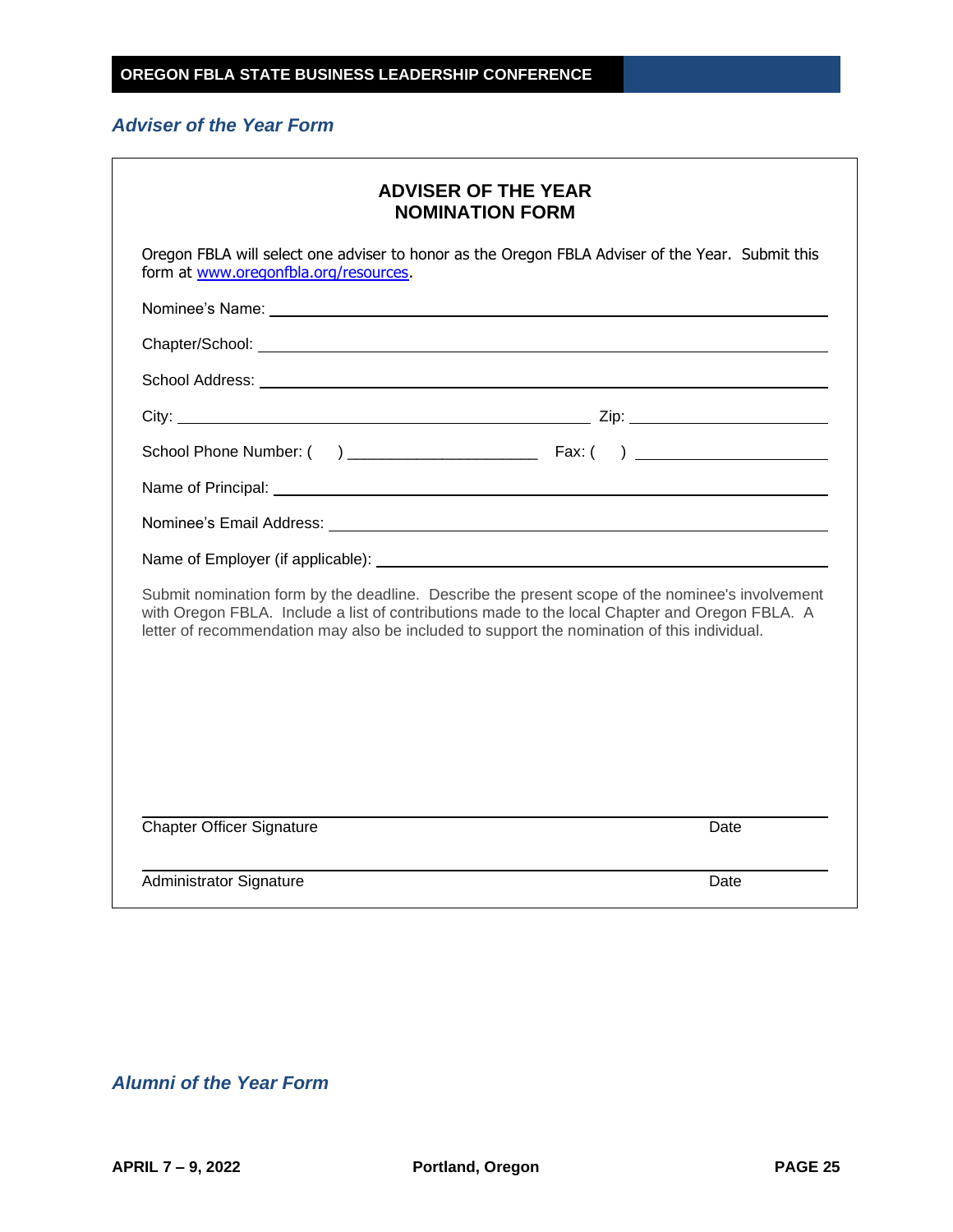| <b>ALUMNI OF THE YEAR</b> |  |  |
|---------------------------|--|--|
| <b>NOMINATION FORM</b>    |  |  |

The award is designed to recognize the outstanding support of FBLA Alumni to the local, state, and national chapters, advisers, and members of FBLA. Alumni may be nominated by a student, educator, colleague, or parent. The recipient will be awarded and recognized at the State Business Leadership Conference. Submit this form at [www.oregonfbla.org/resources.](http://www.oregonfbla.org/resources)

School Name:

School Address: **Example 2018** 

|                                                                                                                                                                                                                                                          | Zip: ________________________ |
|----------------------------------------------------------------------------------------------------------------------------------------------------------------------------------------------------------------------------------------------------------|-------------------------------|
|                                                                                                                                                                                                                                                          |                               |
| Adviser Name: <u>Quality and Communications</u> and Communications and Communications and Communications and Communications and Communications and Communications and Communications and Communications and Communications and Comm                      |                               |
|                                                                                                                                                                                                                                                          |                               |
|                                                                                                                                                                                                                                                          |                               |
| Describe the present scope of the nominee's involvement with Oregon FBLA. Include a list of<br>contributions made to the local Chapter and Oregon FBLA. A letter of recommendation may also be<br>included to support the nomination of this individual. |                               |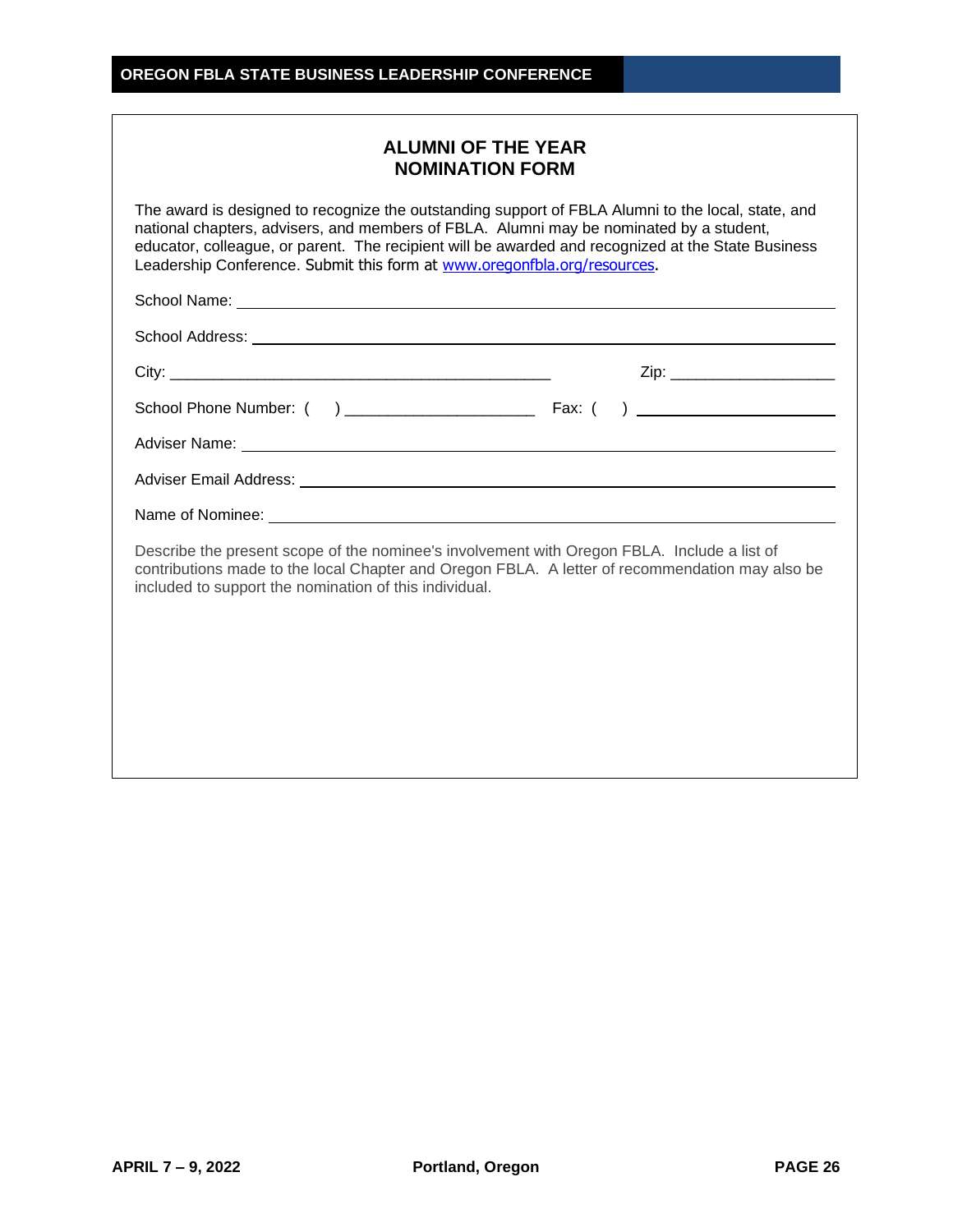# *Businessperson of the Year Form*

| <b>BUSINESSPERSON OF THE YEAR</b><br><b>NOMINATION FORM</b>                                                                                                                                                                                                                                                                                                                                                                                                                                                                                                                      |  |  |
|----------------------------------------------------------------------------------------------------------------------------------------------------------------------------------------------------------------------------------------------------------------------------------------------------------------------------------------------------------------------------------------------------------------------------------------------------------------------------------------------------------------------------------------------------------------------------------|--|--|
| This award recognizes one outstanding businessperson from throughout the state who has<br>contributed outstanding personal service to FBLA-PBL on the local, state, regional, or national<br>levels. This form, along with letters of nomination and recommendation, must be submitted in PDF<br>format via our online submission tool by the deadline. Recipients of this award are invited to attend<br>the National Leadership Conference where they will be further recognized for their contribution by<br>National FBLA. Submit this form at www.oregonfbla.org/resources. |  |  |
|                                                                                                                                                                                                                                                                                                                                                                                                                                                                                                                                                                                  |  |  |
|                                                                                                                                                                                                                                                                                                                                                                                                                                                                                                                                                                                  |  |  |
|                                                                                                                                                                                                                                                                                                                                                                                                                                                                                                                                                                                  |  |  |
|                                                                                                                                                                                                                                                                                                                                                                                                                                                                                                                                                                                  |  |  |
|                                                                                                                                                                                                                                                                                                                                                                                                                                                                                                                                                                                  |  |  |
|                                                                                                                                                                                                                                                                                                                                                                                                                                                                                                                                                                                  |  |  |
|                                                                                                                                                                                                                                                                                                                                                                                                                                                                                                                                                                                  |  |  |
|                                                                                                                                                                                                                                                                                                                                                                                                                                                                                                                                                                                  |  |  |
|                                                                                                                                                                                                                                                                                                                                                                                                                                                                                                                                                                                  |  |  |
|                                                                                                                                                                                                                                                                                                                                                                                                                                                                                                                                                                                  |  |  |
| Please attach a biographical sketch of your chosen businessperson. Be sure to particularly<br>address the following points:                                                                                                                                                                                                                                                                                                                                                                                                                                                      |  |  |
| Years of participation in FBLA-PBL activities<br>$\bullet$<br>Promotion of FBLA-PBL through presentations and seminars<br>$\bullet$<br>Contribution to local or state chapter projects and activities<br>$\bullet$<br>Financial assistance to and sponsorship of activities for local and/or state chapter(s)<br>$\bullet$                                                                                                                                                                                                                                                       |  |  |
| A letter of recommendation for the nominee may be submitted as well.                                                                                                                                                                                                                                                                                                                                                                                                                                                                                                             |  |  |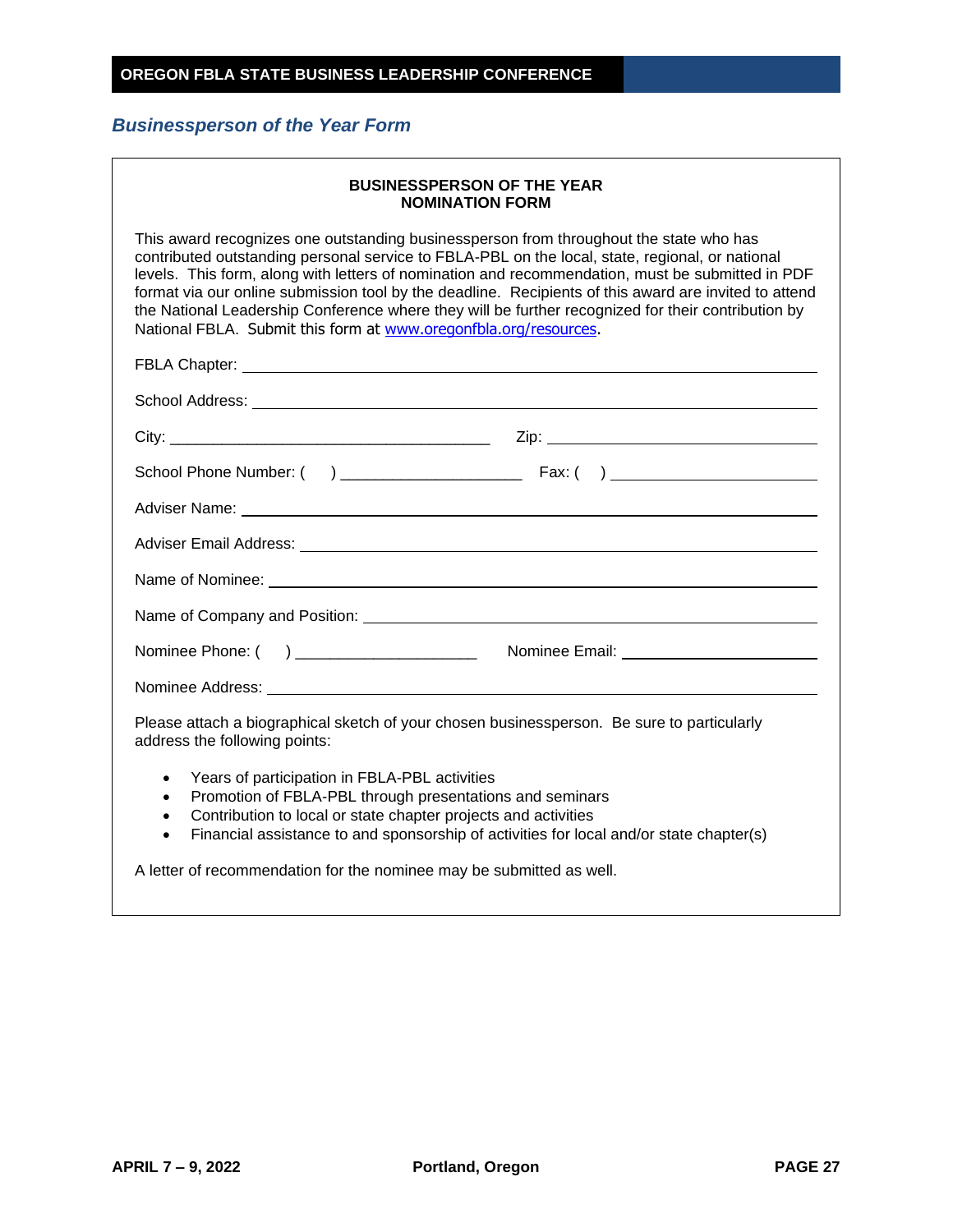### *National Business Honor Roll Form*

| <b>NATIONAL BUSINESS HONOR ROLL</b> |
|-------------------------------------|
| <b>APPLICATION FORM</b>             |

The National Business Honor Roll is designed to recognize those members of FBLA who truly excel in academic preparation for college and an eventual career in the business world. Oregon FBLA recognizes that in order to succeed as a true business leader, our members need to be well prepared in terms of their academics, career skills, and leadership development.

FBLA chapters in Oregon are encouraged to nominate members to be recognized in the National Business Honor Roll who meet the following criteria:

- High School: Overall cumulative GPA of at least 3.5 on a 4.0 scale
- Demonstrated leadership potential through service as a chapter officer, committee leader, or other participation in chapter activities
- Clearly defined career objectives

Members accepted in the National Business Honor Roll will be recognized during the State Business Leadership Conference. In order to nominate members for this honor, copy and complete this form for each nominee and submit it via the online submission system. Submit this form at [www.oregonfbla.org/resources.](http://www.oregonfbla.org/resources)

| Current Year in School Current Year in School | GPA Years in FBLA-PBL The Contract of the Magnus Separation of the Magnus Separation of the Magnus Separation o |
|-----------------------------------------------|-----------------------------------------------------------------------------------------------------------------|

- Enclose a copy of your most recent report card/transcript or other official report showing cumulative GPA
- Enclose a brief resume of FBLA involvement, offices held, etc., as well as other activities
- Enclose a one-page statement outlining your career objectives, your plans for achieving these goals, and how membership in FBLA contributes to these plans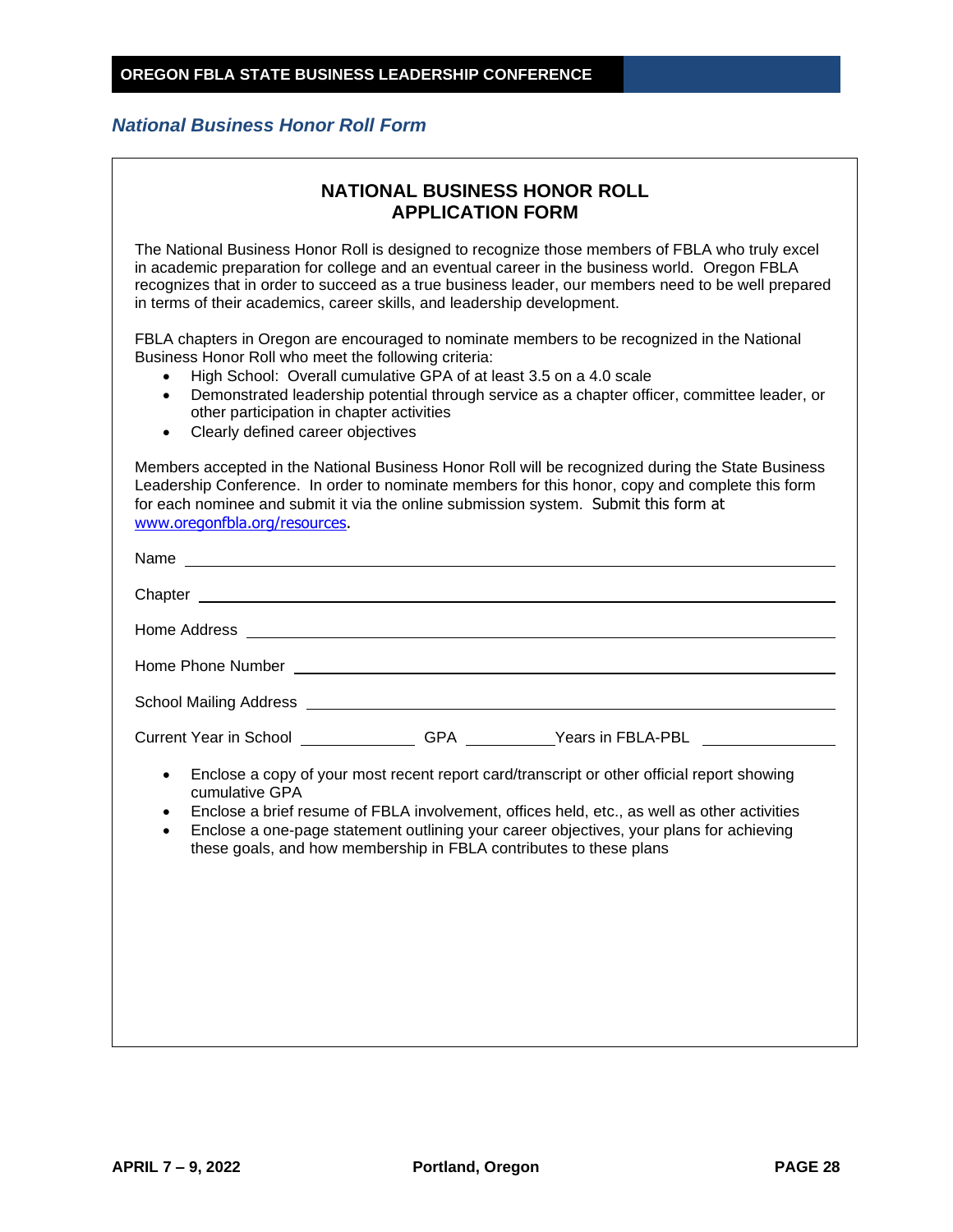# **Adviser Code of Conduct**

FBLA's programs offer training to those students who have career objectives in the fields of business, management, entrepreneurship, and technology. Individual conduct and appearance is a portion of this training. Attendance at any Oregon FBLA sponsored conference or activity is a privilege. Setting a good example is a goal of teaching and students participating in Oregon FBLA conferences and activities are impressionable; therefore, a code of conduct is set for advisers. By signing this agreement, the adviser also agrees to the tenants of the Participant Code of Conduct and the Dress Code. Violations of these practices and procedures, as established, will be referred to the Executive Director, the Oregon FBLA Board and the adviser's school administrator.

- 1. Advisers will be held accountable for communicating the responsible behavior, conduct, and attire of all students, chaperones, and guests from their chapter. The codes govern the behavior of advisers as well as students.
- 2. As stated in the Participant Code of Conduct, item seven, advisers will serve as role models and ensure that all of their participants attend and actively engage in all sessions at conferences in which they attend.
- 3. Advisers are held responsible for their students' actions. An adviser must take the appropriate disciplinary steps as defined in the Participant Code of Conduct and/or as directed by the Board of Trustees or the Conference Conduct Committee.
- 4. When advisers are assigned job duties during activities, it is the responsibility of that adviser to promptly carry out those duties.
- 5. Advisers are responsible for being available to their students and other advisers 24 hours per day. This responsibility begins from the time parents/guardians leave students with the adviser until the time they pick them up after the activity.
- 6. Advisers are responsible for knowing the whereabouts of all of their students at all times. Each adviser must have with them at all activities and conferences:
	- a. Each participant's signed Participant Code of Conduct;
	- b. Each participant's signed Emergency Medical Treatment Authorization Form; and
	- c. A list of each student's names, parent/guardians' names, and phone number.
- 7. Each adviser and supervising adult must attend designated adviser meetings at conferences.
- 8. Advisers must report any conduct violations to a current member of the Oregon FBLA State Staff.
- 9. All judges' decisions are final. Concerns about event management and/or judging may be communicated through writing to the State Staff no later than one month from the last date of the event.
- 10. Advisers MUST abide by the policy of the Executive Director and State Director before conducting out-ofstate travel for the National Leadership Conference (NLC).

By signing the Oregon FBLA Adviser Code of Conduct, the adviser agrees to abide by the rules set forth in this document. Additionally, the adviser agrees to abide by the judgment set down by the Oregon FBLA State Staff in any disciplinary action. Advisers may appeal a ruling with a letter to the State Staff giving an explanation of circumstance that may have been outside of the advisers control, within one month after the ruling. In addition to the consequences stated in the Participant Code of Conduct, any violation of these codes will also result in the adviser to student ratio being reduced for a period of time to be designated. This signed form is required in order to attend all recognized Oregon FBLA activities.

*(Typing/writing your name in the box below serves as your signature and confirmation of understanding):*

| Adviser Signature:   |  |
|----------------------|--|
| <b>Chapter Name:</b> |  |
| Jate:                |  |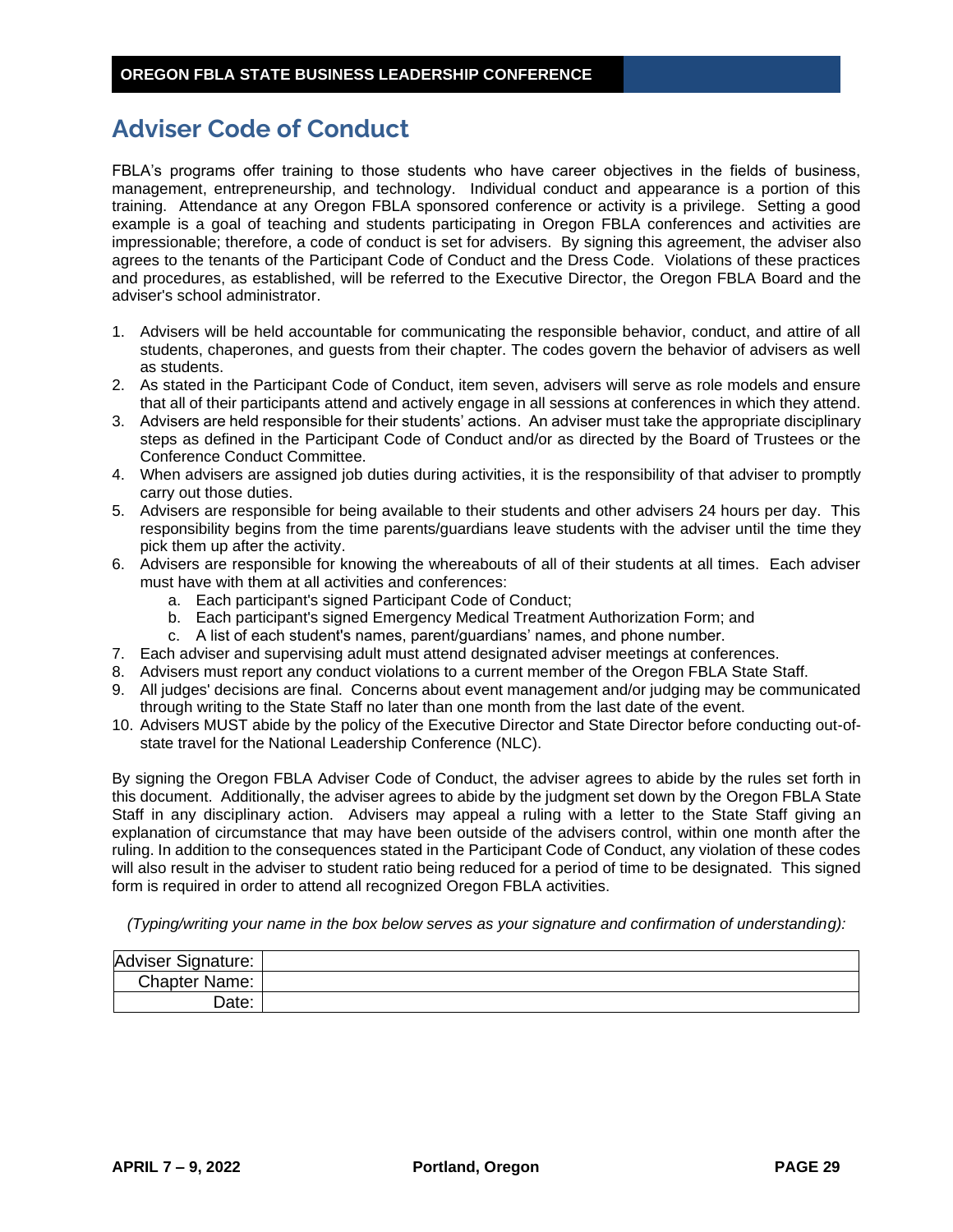# **Student Code of Conduct**

Attendance at any Oregon FBLA sponsored conference or activity is a privilege. The following conduct policies will apply to all delegates: students, alumni, advisers, and any other authorized persons attending the activity. This form must be signed by each student and alumni (under 21) attending a OREGON FBLA activity and submitted to the chapter adviser prior to the respective registration deadline. The chapter adviser must have a completed copy of the permission/medical release form for each student attending in their possession for the duration of the event, including travel to and from the event. Forms must be kept on file in the local school district after conference.

Delegates shall abide by the rules and practices of *OREGON FBLA and school district policies* at all times to, during, and from the designated point of origin of the activity. Delegates shall respect and abide by the authority vested in the OREGON FBLA organization. The standards outlined in this document constitute the Oregon FBLA Code of Conduct.

#### **The following shall be regarded as severe violations of the OREGON FBLA Code of Conduct:**

Should a conduct code violation occur for item 1 through 7 below, regardless of when exposed, the violating student(s) will be sent home and will not be eligible to attend any other state, regional, or national conference during that school year. If the violation warrants it, law enforcement may also be notified. Determination of penalties for violations will be at the discretion of the State Management Team or the Board of Directors/Trustees.

- 1. **Alcohol, Drugs and Tobacco:** a student shall not possess, use, transmit, be under the influence of, or show evidence of having used an alcoholic beverage, other drugs, substances or tobacco products capable of or intended, purported, or presumed to be capable of altering a student's mood, perception, behavior or judgment; other than properly used, over-the-counter pain relievers and medications prescribed by a physician for an individual student and must be on record with the adviser. Nor shall the student possess, use, sell or transmit paraphernalia associated with drugs, alcohol, or chemical substance in any form (including tobacco), at any time, or under any circumstances, on public or private properties.
- 2. **Curfew**: Committing serious violations of curfew regulations as outlined in item 9 below.
- 3. **Willful Companionship:** Being in the willful companionship of someone who violates any portion of the conduct code, or failing to report any direct knowledge (other than hearsay) of the conduct code violations.
- 4. **Personal Conduct:** Cheating, dishonesty, or taking unfair advantage of others; participating in social activities other than those with conference participants; conducting acts and/or possession of weapons capable of causing bodily harm or fear of life, defacing or stealing any public or private property (for which financial responsibility will rest solely with offending individuals or their chapter); breaking the law; other serious violations of personal conduct regulations.
- 5. **Serious Violations** of the student conduct code of the school district or school that the student represents.
- 6. **Private Transportation:** Driving or riding in a private automobile during a conference, unless accompanied by an authorized adviser. (Delegates are to be housed at the conference site) Occasionally a chapter adviser, under special circumstances, may allow a student to drive or ride in a private automobile to a conference. These students are required to complete a "Permission to use Private Transportation" form to the chapter adviser prior to the conference. Permission to drive/ride applies to transportation of the student named on the form and only to and from the conference site.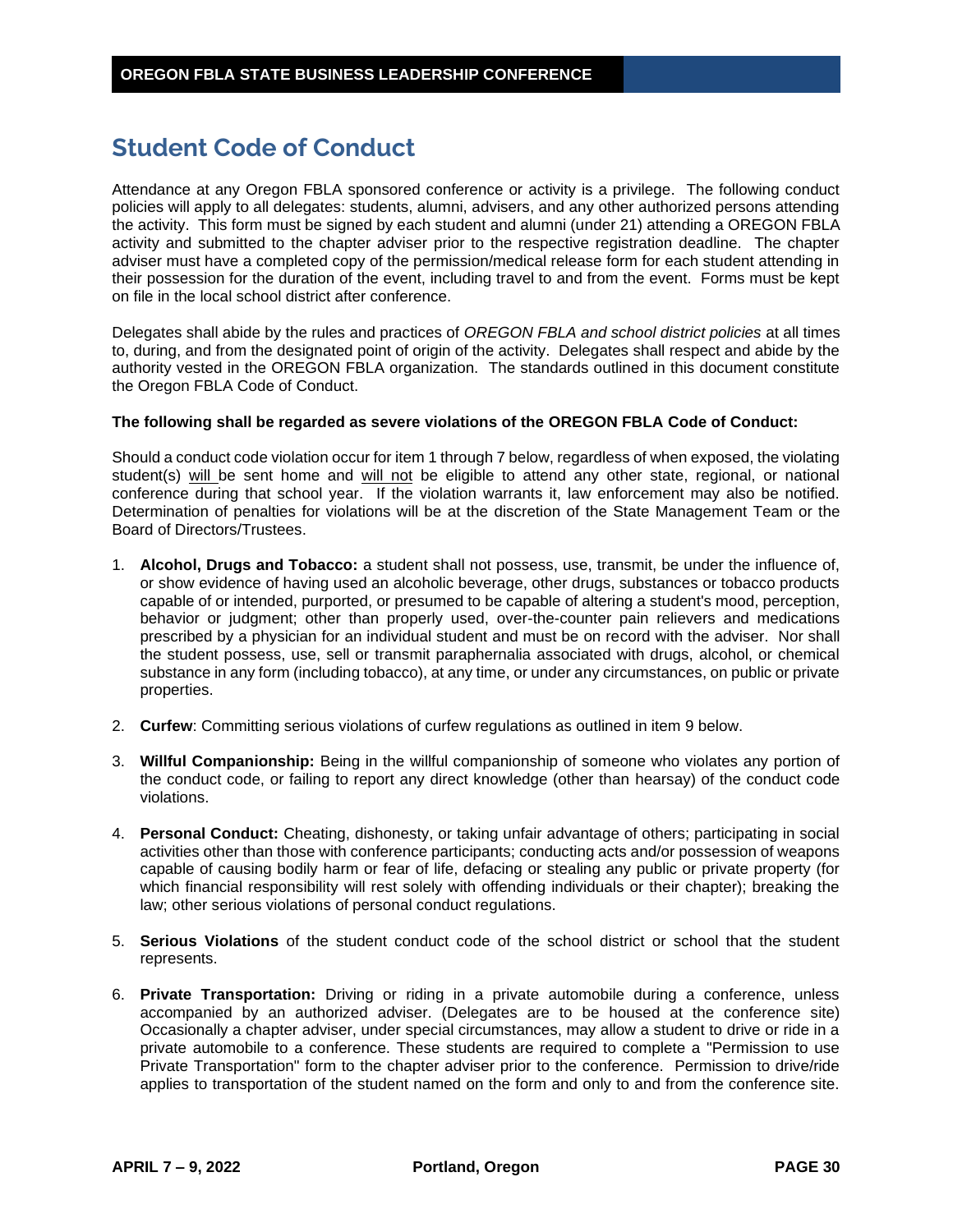Once a driving/riding delegate has arrived at the conference site, he/she shall not be in a private automobile again until leaving the site at the end of the conference.

7. **Abusive Behavior and Lewd Conduct:** A student shall not engage in any lewd, indecent, sexual, or obscene act or expression or possess such materials. A student shall not engage in verbal, physical or sexual harassment, hazing, or name-calling. The use of slurs against any person on the basis of race, color, creed, national origin, ancestry, age, sex, sexual orientation, or disability is prohibited.

#### **The following shall be other violations of the OREGON FBLA Code of Conduct:**

Should a conduct code violation occur for items 8-12 below, regardless of when exposed, the violating student(s) may be sent home and may not be eligible to attend any other state, regional or national conference during that school year. Determination of penalties for violations will be at the discretion of the State Management Team or the Board of Directors/Trustees or local Adviser.

- 8. **Conference Conduct**: Failing to wear the supplied conference ID badge and wristband (when provided) at all times from arrival at the conference until departure at the end of the conference; leaving sessions prior to their conclusion (except in the case of emergency); failing to attend all general sessions and assigned activities (including workshops, competitive events, committee meetings, etc.) for which a delegate is registered (unless engaged in a specific assignment taking place at the same time); not abiding by the rules and regulations of FBLA or school/district policies from the time he/she leaves his/her home or school for any activity and the time he/she returns to the same home or school following the activity.
- 9. **Curfew**: Failing to be in your assigned hotel room from the curfew time designated in the conference program until 6 a.m.; causing any noise or other disturbance audible by anyone in the hallway after designated curfew time; ordering any food after the designated curfew time; causing any other unnecessary disturbance or participating in any other inappropriate activity after the designated curfew time.
- 10. **Dress**: Failing to abide by the dress regulations established for the conference, as outlined in the Dress Code.
- 11. **Personal Conduct**: Failing to report accidents, injuries or illnesses immediately to the local FBLA Adviser; failing to keep adult advisers informed of activities and whereabouts at all times; failure to comply with established grievance process for disputes about competitive event results/processes (including personally confronting judges or event administrators); using tobacco products outside of local school district policies and state law; having a member of the opposite sex in a room if no adult chaperone is present and the room door is not visibly open (e.g.. the door may be propped wide open); having a delegate or adviser of the opposite sex in a room without a third person present and the door visibly open.
- 12. **Hotel Conduct:** Failing to meet the professional standards of housing facilities; accruing incidental room charges (i.e. phone calls, room service, pay-per-view movies, etc.) without settling the account prior to check-out; throwing objects out the window or into the hallway; moving hotel furniture from rooms (e.g., onto the balcony); failing to follow hotel rules and regulations.

#### **Individual School District Policies may supersede the code of conduct.**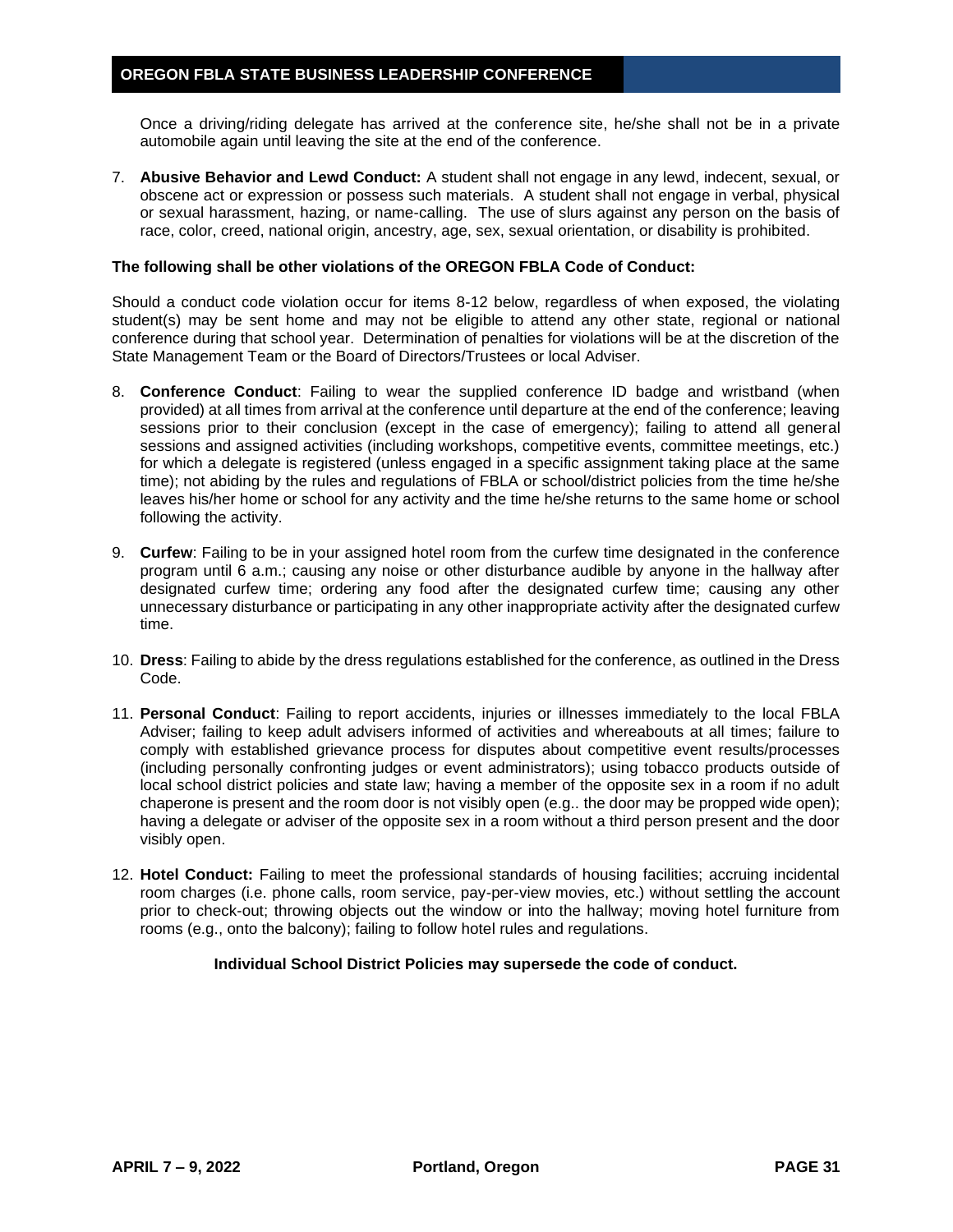# **Delegate Permission/Medical Release**

**(Students and Alumni are collectively referred to as "Delegates" in this document)**

### **Conduct Code Endorsement, Permissions to Attend Oregon FBLA Sponsored Activities, and Authorization to use pictures or student name in publications.**

### **Release of Claim for Damages, Emergency Medical Treatment Authorization:**

| Name of Delegate:      | Date:          |  |
|------------------------|----------------|--|
| Home Address:          |                |  |
| Phone:                 | Date of Birth: |  |
| Name of High School:   | Phone:         |  |
| Adviser (s) in Charge: |                |  |

This is to certify that *the above-named delegate* has my permission to attend all Oregon FBLA sponsored activities for the 2021-2022 School Year. I also do hereby, on the behalf of *the above-named delegate* absolve and release Oregon FBLA, the school officials, the FBLA chapter advisers, conference staff, and Oregon FBLA staff from any claims for personal injuries/damages which might be sustained while he/she is en route to and from or during the FBLA sponsored activity.

I authorize the above-named adviser or the Oregon FBLA staff to secure the services of a doctor or hospital for *the above-named delegate*. I will incur the expenses for necessary services in the event of accident or illness and provide for the payment of these costs.

I grant permission to Oregon FBLA and its staff/contractors, State Department of Education, and sponsors/supporters to use the above delegate's name and likeness (including photographs, video footage, silhouettes, and audio clips) in publications, productions, promotions and on websites for informational, promotional and other related purposes without further consideration, and acknowledge the right of Oregon FBLA to crop, treat, edit, or otherwise modify the photographs, video footage, silhouettes, and audio clips at their discretion.

I also understand that the chapter adviser determines the criteria at the local site, for individual students and alumni to attend and participate at all FBLA activities.

We have read and agree to abide by the supplied Oregon FBLA Code of Conduct. Should a code of conduct violation occur, law enforcement personnel and or security may be called to assist, and a conduct code committee may be called with the ultimate punishment being that the student may be disqualified and sent home at their/their family's expense and/or be removed from office if in an officer status. If the delegate is sent home reasonable care shall be exercised to ensure a safe, expedient, and financially feasible mode of transportation back to the home community of the delegate involved. We are aware of the consequences that will result from violation of any of the above guidelines.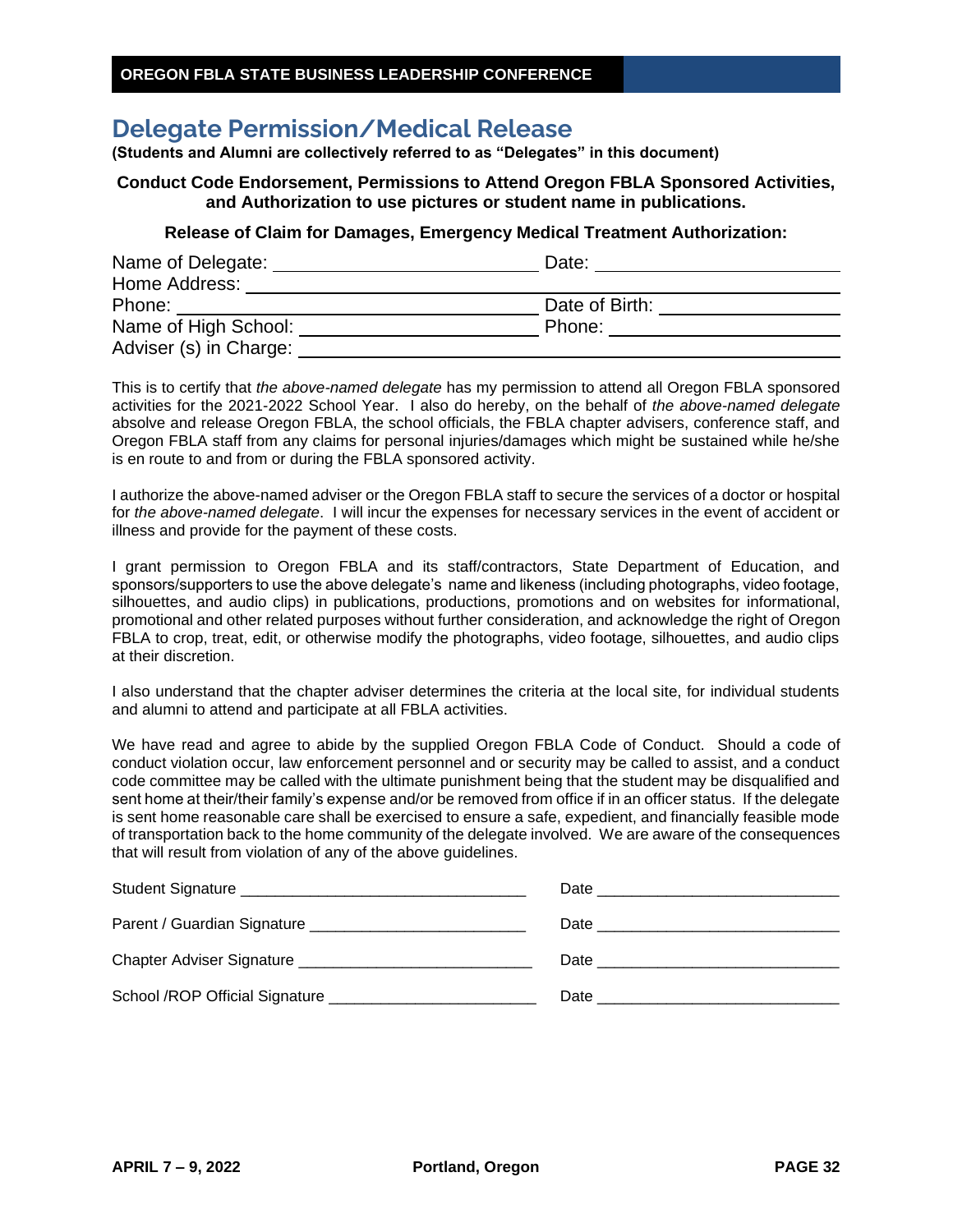## **MEDICAL INFORMATION**

| History of heart condition, diabetes, asthma, epilepsy, or rheumatic fever ____________ |
|-----------------------------------------------------------------------------------------|
|                                                                                         |
|                                                                                         |
|                                                                                         |
| <b>INSURANCE INFORMATION</b>                                                            |
|                                                                                         |